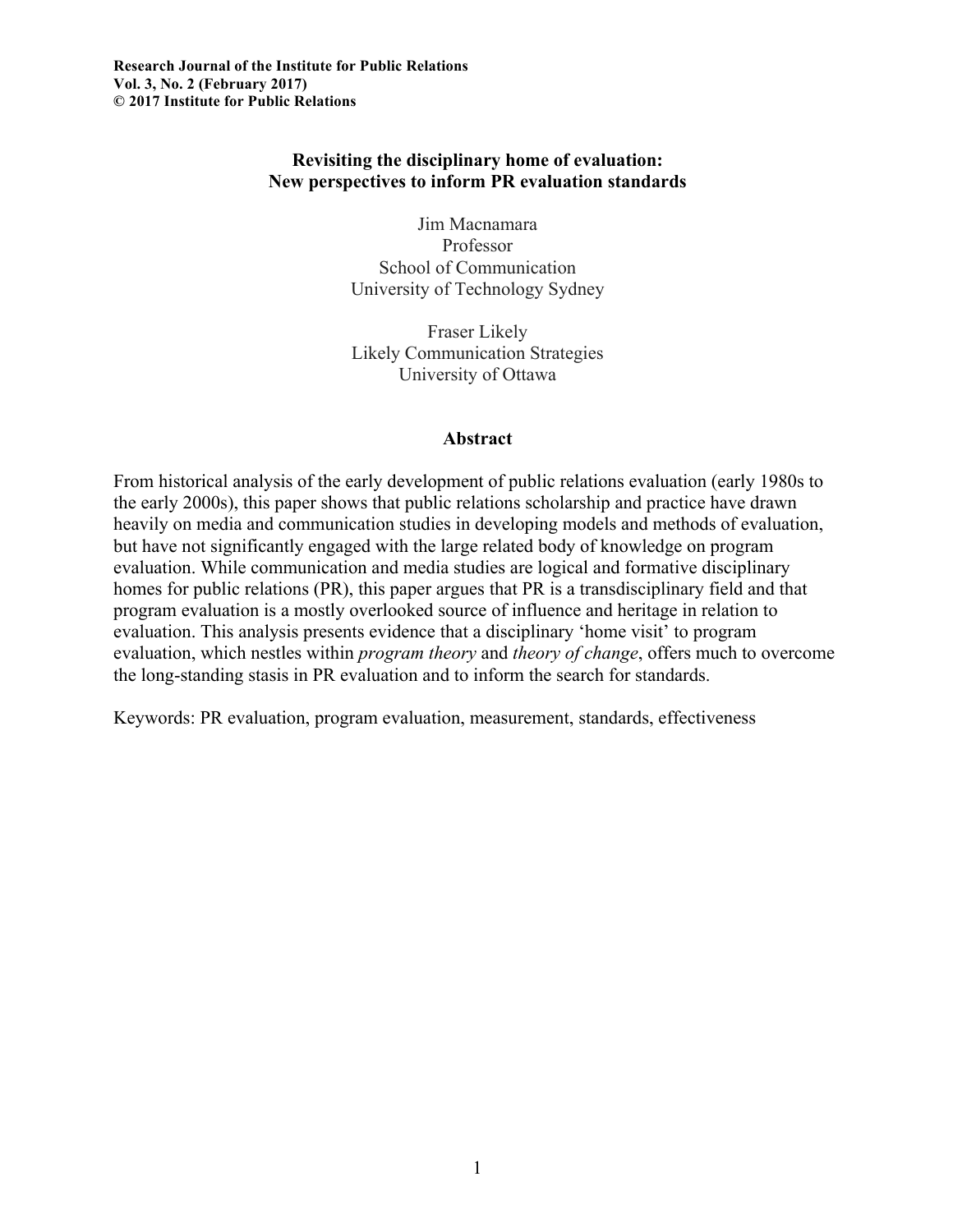#### **Introduction – why revisiting disciplinary homes is necessary**

Evaluation methods for PR have been discussed for a century since Edward Bernays described PR as an applied social science that could be "precisely evaluated" (Watson, 2012, p. 391) and Arthur Page advocated use of opinion research (Likely & Watson, 2013). Likely and Watson (2013) noted that the search has received intensive focus over the past 40 years. Nevertheless, the search for PR evaluation models and methods has been likened to the search for the Holy Grail (L'Etang, 2008; Pavlik, 1987). Despite considerable efforts and some progress, Gregory and Watson (2008) lamented a "stasis" in PR evaluation and a number of studies since have confirmed a lack of implementation of evaluation, particularly at the level of achieving organisational objectives (Cacciatore, Meng, & Berger, 2016; Wright, Gaunt, Leggetter, Daniels, & Zerfass, 2009; Wright & Hinson, 2012; Zerfass, Verčič, Verhoeven, Moreno, & Tench, 2012) . Also, scholars and practitioners alike have lamented a lack of standards in PR evaluation (Michaelson & Stacks, 2011). As recently as 2015, Macnamara described PR evaluation as caught in a "deadlock" (Macnamara, 2014, 2015).

This paper presents historical analysis of the first 20 years of this intensive period of development of PR evaluation from the early 1980s to the early 2000s and compares and contrasts this with the development of program evaluation in other fields, particularly the application of *theory of change*, *program theory*, and *program evaluation* frameworks and tools. While this body of knowledge was developed around the same time, it has been drawn on only occasionally in PR and has been largely forgotten in recent initiatives to establish standards for PR evaluation. As Brown has argued, there are "dominant narratives" in PR that produce a "writing out" of other potential narratives that may be relevant and important (2006, p. 206). It is argued here that revisiting this disciplinary home of evaluation and rediscovering this lost heritage can provide theoretical frameworks and practical tools to overcome the long-standing stasis and deadlock in PR evaluation and inform the search for standards.

#### **Methodology**

This analysis is based on historical research examining the development of PR evaluation models and methods informed by literature review, interviews, and autoethnography, combined with critical comparative analysis of findings vis-à-vis documented 'best practice' program evaluation. While program evaluation is now conducted across a wide range of fields, as noted by Rossi, Lipsey and Freeman (2004, p. 6), it has been a particular focus of study and development in public administration and to some extent in and organizational development.

Relevant literature is reviewed across three fields: public relations evaluation; communication and media studies, which is a disciplinary home from which much PR theory is derived; and program evaluation. Interviews were conducted with a purposive sample of authors who were prominent in the field of PR evaluation during the period studied, including eminent figures such as Walter Lindenmann, Emeritus Professor Tom Watson, and authors of the landmark UK Institute of Public Relations 'Toolkit' and the International Public Relations Association Gold Paper on Evaluation (IPRA, 1994). Interviews were undertaken in an unstructured, open-ended format as is applicable to exploratory qualitative research and were conducted mostly informally using a mixture of telephone and e-mail communication.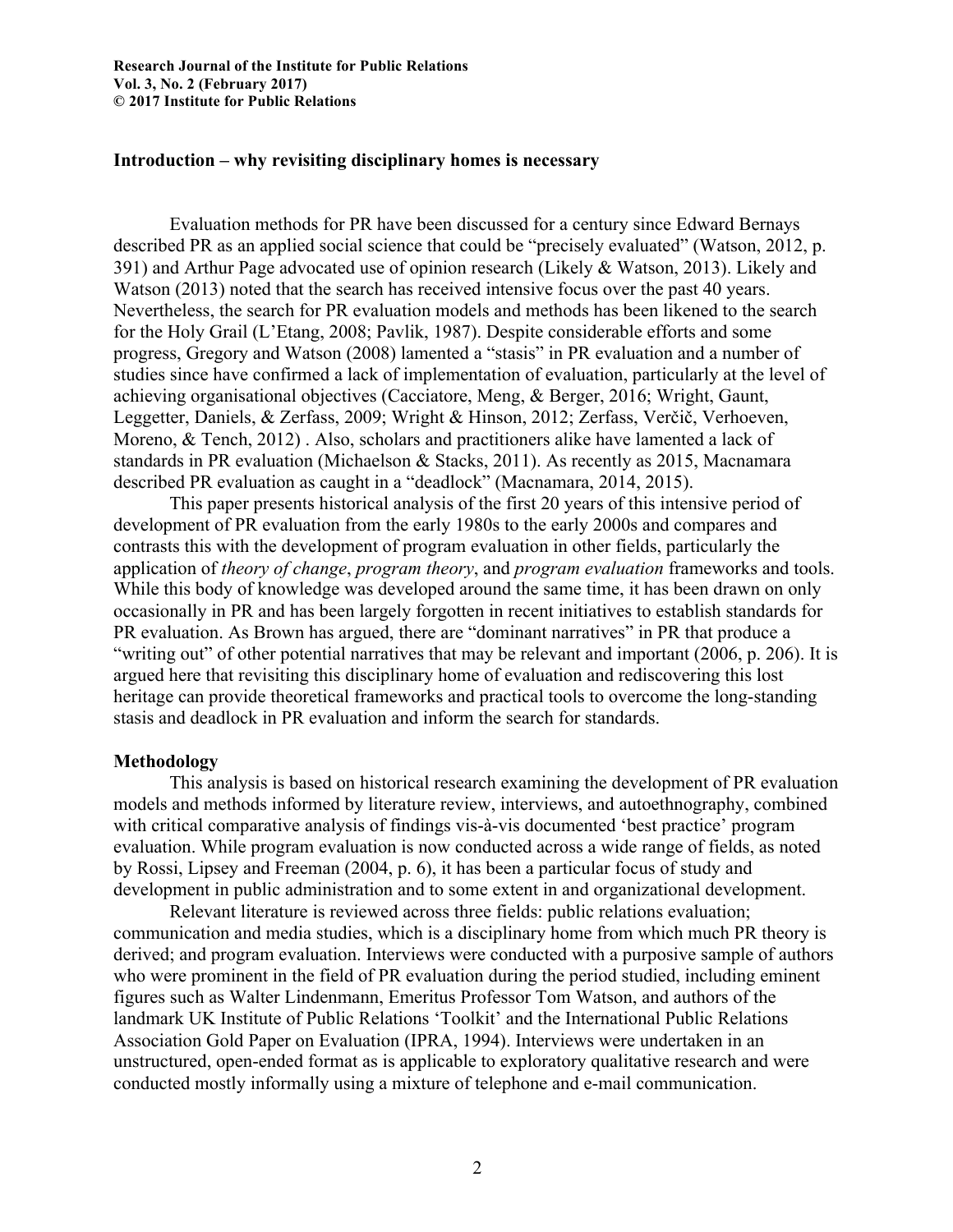Autoethnography was applied by the authors based on their own long-term participation in discussion and development of PR evaluation over more than 30 years. Autoethnography is described by Stanley Geertz (1973) as a qualitative research method conducted to learn and understand cultural phenomena that reflect the knowledge and system of meanings guiding the life of a cultural group. In particular, Geertz described ethnography as *thick description*, meaning such analysis is based on detailed observation and interpretation during an extended period of fieldwork. Barbara Tedlock notes that ethnographers ideally 'live in' the studied group or field for an extended period of time (2008, p. 151) and gain first-hand observation, or even participation. Geertz (1973) similarly identified the primary research methods used in ethnography as participant observation and sometimes participation by the researcher. Autoethnographic information is collected in field notes, recordings, and/or diaries, or reconstructed from data sources such as minutes of meetings, letters, reports, papers, speeches, and other records. The latter approach was mostly used in this analysis.

Interpretation of interviews and autoethnographic reflections followed the principles of narrative inquiry, a process that recognizes personal and social experiences as valid and important sources of knowledge (Clandinin & Connelly, 2000; Tedlock, 2008). That said, the authors were reflexive in relation to their own subjectivity and potential influence on the participants and/or research findings, and addressed these risks by applying Maréchal's recommendation to connect observations to wider social, cultural, and political meanings and understandings. For example, observations and comments gained in interviews and discussions were compared with published literature and archival records to verify claims wherever possible. Thus, while statistical reliability is not applicable to this study as it is to 'scientific' quantitative research, this study produced findings that have *credibility*, *dependability*, *confirmability*, and overall *trustworthiness* as defined by Lincoln and Guba (1985), Silverman (2000), Shenton (2004), and other authors in describing the criteria for rigorous qualitative research.

## **The birth of PR evaluation**

While the practice of public relations and related and largely synonymous fields such as corporate communication and communication management involve a range of activities including budgeting, planning, and reporting, communication and media theory are foundational given definitions of PR as "the management of communication between an organization and its publics" (Grunig & Hunt, 1984, p. 6). In particular, the development of PR as a contemporary practice in the early twentieth century coincided with the golden age of *mass communication* thinking, *information processing* theory based on early systems theory and psychology, and a resulting belief in strong media effects. Based on the propaganda and mass communication studies of Harold Lasswell (1927, 1948) and conceptualizations of communication such as the 'sender, message, channel, receiver' models of Shannon and Weaver (1949), Schramm (1954), and Berlo (1960), which contributed to 'injection', 'hypodermic needle' and 'bullet' notions of communication, PR evolved during the first half of the twentieth century mostly assuming effects. While a few pioneering practitioners such as Bernays and Page advocated audience research, the predominant disciplinary focus on mass communication, information processing, and lingering belief in direct effects meant that evaluation was mostly not seen as necessary. Apart from recognition of 'noise' as a potential disrupter of communication, early models of mediated communication mostly assumed a 'domino' effect from messages to awareness, attitude change, and behaviour (see Figure 1).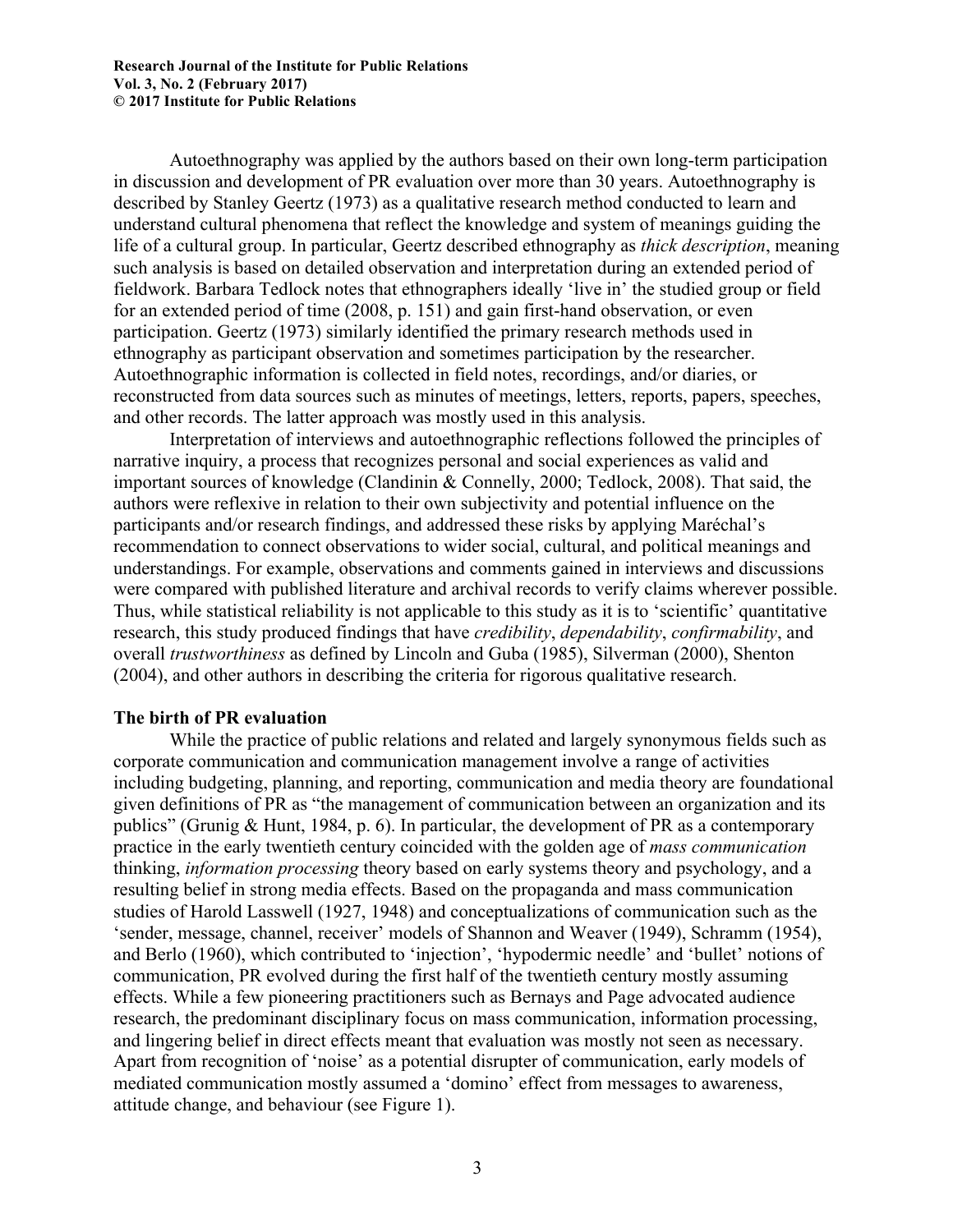**Figure 1.** The Shannon and Weaver (1949) 'mathematical model of communication' that, along with other information transmission models, influenced early thinking about PR.



In the second half of the twentieth century things started to change. After referring to the importance of public opinion research in the first edition of their text *Effective Public Relations* (Cutlip and Center, 1952), Scott Cutlip and Allen Center added evaluation as the fourth step in the 'PR process' after "fact-finding, planning and communicating" in their second edition in 1958 (Hallahan, 1993, p. 198). But, while evaluation continued to be discussed in articles and PR textbooks, it was 1985 before Cutlip and Center joined by Glen Broom presented the first model of evaluation with their 'Preparation, Implementation, Impact' (PII) model (Cutlip, Center, & Broom, 1985). This was an important advance, as models summarize complex processes and provide a visual illustration that can serve as a tool for practitioners to use.

In their historical analysis of PR evaluation, Fraser Likely and Tom Watson identify a major focus on evaluation from the late 1970s (Likely & Watson; 2013; Watson, 2012; Watson and Noble, 2014). Likely and Watson (2013) cite a conference organized and chaired by Jim Grunig at the University of Maryland in 1977 as a "prime catalyst" for increased attention to evaluation in PR scholarship and practice, as well as a special issue of *Public Relations Review* on 'Measuring the effectiveness of public relations' published in the same year. A number of important publications followed in the 1970s and through the 1980s including the work of Walter Lindenmann from Ketchum (1979, 1980); David Dozier and Glen Broom (Broom & Dozier, 1983; Dozier, 1984, 1985); and Jim Grunig (e.g., Grunig, 1979, 1983). John Pavlik (1987) published one of the first books focussed on evaluation for PR titled *Public Relations: What Research Tells Us*, which was followed soon after by E.W. Brody and Gerald Stone's (1989) *Public Relations Research*. Also, special issues of a number of academic journals including *Public Relations Quarterly* and *Public Relations Review* were published during the 1980s.

The 1990s opened with a third book focussed on PR research, *Using Research in Public Relations: Applications to Program Management* by Glen Broom and David Dozier (1990), as well as another special issue of *Public Relations Review* (Lindenmann, 2005, p. 5). A raft of articles, papers, and book chapters followed including several chapters discussing evaluation in the first Excellence Study book (e.g., Dozier & Ehling, 1992; Ehling, 1992). However, several factors limited practitioner uptake of the now widely circulating advice on PR evaluation. First, with the exception of a number of articles by Lindenmann, most discussion was published in academic books and journals. Second, all except Cutlip, Center and Broom's 'PII model' focussed on theories, with few applied tools such as models and practical guides. It was not until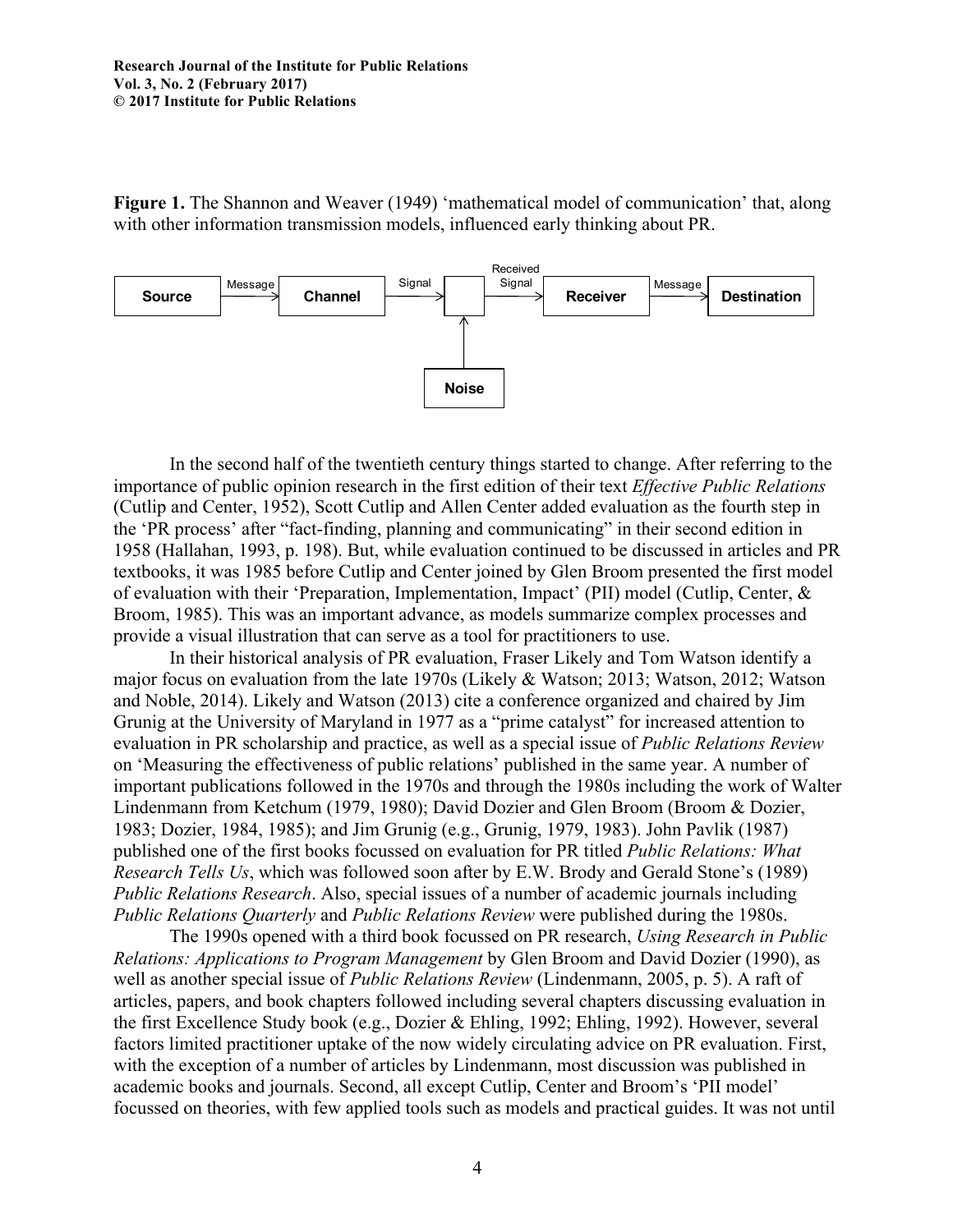the end of the 1990s that specialized publications focussed on evaluation were produced for practitioners (e.g., *Total Communication Measurement* produced by Melcrum Publishing).

Based on historical records and interviews, this analysis posits a further limitation to the development of applied evaluation in PR – the focus on mass communication theories and models and *information processing* and a corresponding lack of attention to the growing discipline of program evaluation that emerged during the same period. These two approaches are compared and contrasted in the following analysis, with lessons emerging on ways to advance PR evaluation and achieve standards.

## **Information processing – a dominant paradigm in PR evaluation**

While early transmissional notions of communication based on basic systems theory broadened with the growing influence of psychology and sociopsychology, as well as scholarship in sociology, phenomenology, semiotics, and cultural studies (Craig, 1999; Craig & Muller, 2007; Griffin, 2009; Littlejohn & Foss, 2008), information processing has remained a dominant mode of thinking in PR. For example, the influential work of social psychologist W. J. McGuire shaped thinking about the steps and stages of communication and these became identified as key elements to evaluate.

**Figure 2.** Six stages of communication (McGuire, 1985).



After initially identifying six key steps in information processing (see Figure 2), McGuire expanded his model in subsequent work to 13 steps, which he identified as:

- 1. Exposure;
- 2. Attention;
- 3. Liking;
- 4. Comprehension (understanding);
- 5. Cognition (thinking about the message);
- 6. Acquiring skills/knowledge to deal with the issue;
- 7. Attitude change;
- 8. Storing information (retention);
- 9. Retrieving information;
- 10. Deciding to act in accordance with information (intention);
- 11. Action / behaviour;
- 12. Cognitive integration of behaviour;
- 13. Encouraging others to behave similarly  $-$  i.e., advocacy (McGuire 2001).

# *The communication-persuasion matrix*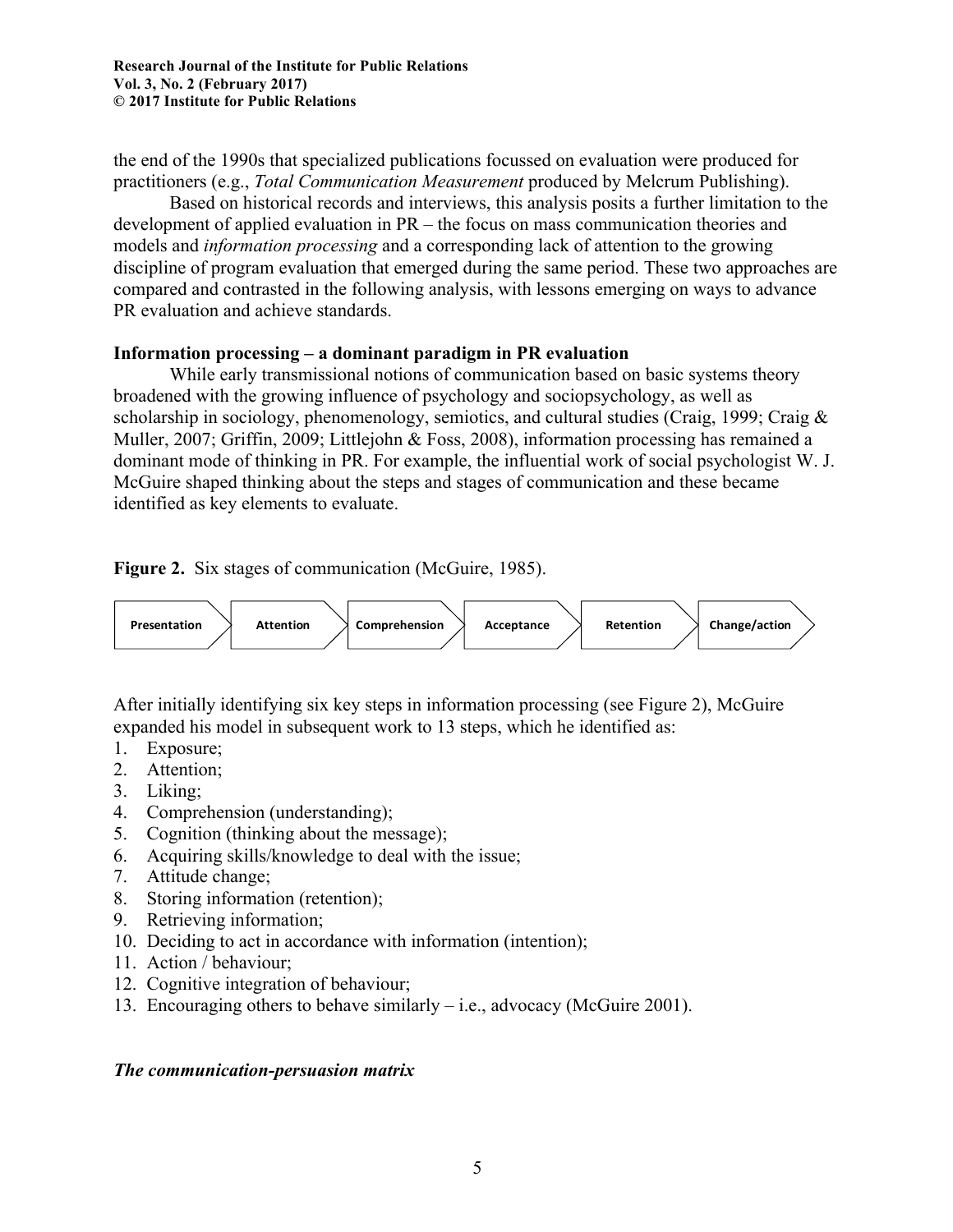The steps of communication proposed by McGuire identified many of the specific steps or elements of a communication program that can be evaluated, and many of these such as exposure, attention, liking, intention, and action are included in PR evaluation models today. McGuire's work became the basis of the *communication-persuasion matrix*, described as a basic input-output model (Atkin & Rice, 2013, p. 4), that has been used extensively in advertising where it was condensed and simplified in the AIDA model (awareness, interest, desire, action) and, later, the 'sales funnel' used in marketing communication and sales – albeit these are oversimplified and the 'hierarchy of effects' implied in these models has been criticized (e.g., Barry, 1990).

#### *A nascent 'turn' to public administration and management research*

A different approach began to emerge in the early 1990s, although focus on mass communication and information processing continued in PR during the following decades. In the early 1990s, a 'Macro model of PR evaluation'1 was published in *International Public Relations Review*, the journal of the International Public Relations Association (IPRA), by Jim Macnamara (1992). This used a vertically arranged pyramid model to incorporate steps of communication drawn from Cutlip, Center and Broom (1985), but also added suggested measures and methods of evaluation in an attempt to make the model practical – a feature not previously included in PR evaluation models. Furthermore, Macnamara arranged the steps of communication in three stages, which he identified as *inputs*, *outputs*, and *results*. This was one of the first uses of these terms in PR evaluation – a significant shift that marked a turn towards the body of knowledge emerging in the disciplinary field of *public administration* and being increasingly taken up by management studies in a growing focus on *performance management*. However, there was not a smooth or universal shift – to the contrary, PR evaluation continued to be a fragmented field of study and practice.

Shortly after Macnamara's 'Macro model' was published, Walter Lindenmann (1993) published his 'Effectiveness Yardstick' also as a vertically arranged model. Lindenmann called the stages (1) "basic", which he described as *outputs*; (2) "intermediate", which he described as *outgrowths*, thus introducing a new term to the PR evaluation lexicon, and (3) "advanced", which he described as *outcomes*. Lindenmann's model usefully identified a number of specific steps within the stages such as reception, awareness, comprehension, retention, opinion change, attitude change, and behavior change. This model became widely cited and adopted to some extent due to Lindenmann's position as a practising researcher at Ketchum during most of this period following more than a decade with Hill & Knowlton's research subsidiary, Group Attitudes Corporation, and his prolific writing on the subject of evaluation (e.g., 1979, 1980, 1990, 1997a, 1997b, 1997c, 1998, 2003). Lindenmann acknowledges that he was influenced by the work of McGuire and other communication researchers saying:

The theory behind the model came primarily from well-known communications scholars, especially William J. McGuire, Wilbur Schramm, Everett Rogers, Charles R. Wright, Elihu Katz … and Jim Grunig. I was especially taken with the excellent essay of McGuire, 'Persuasion, resistance and attitude change' which appeared in the 1973 *Handbook of Communication*. McGuire had a matrix that he used in his essay, which I relied on heavily to explain the Yardstick model. The matrix and the arguments that McGuire presented led me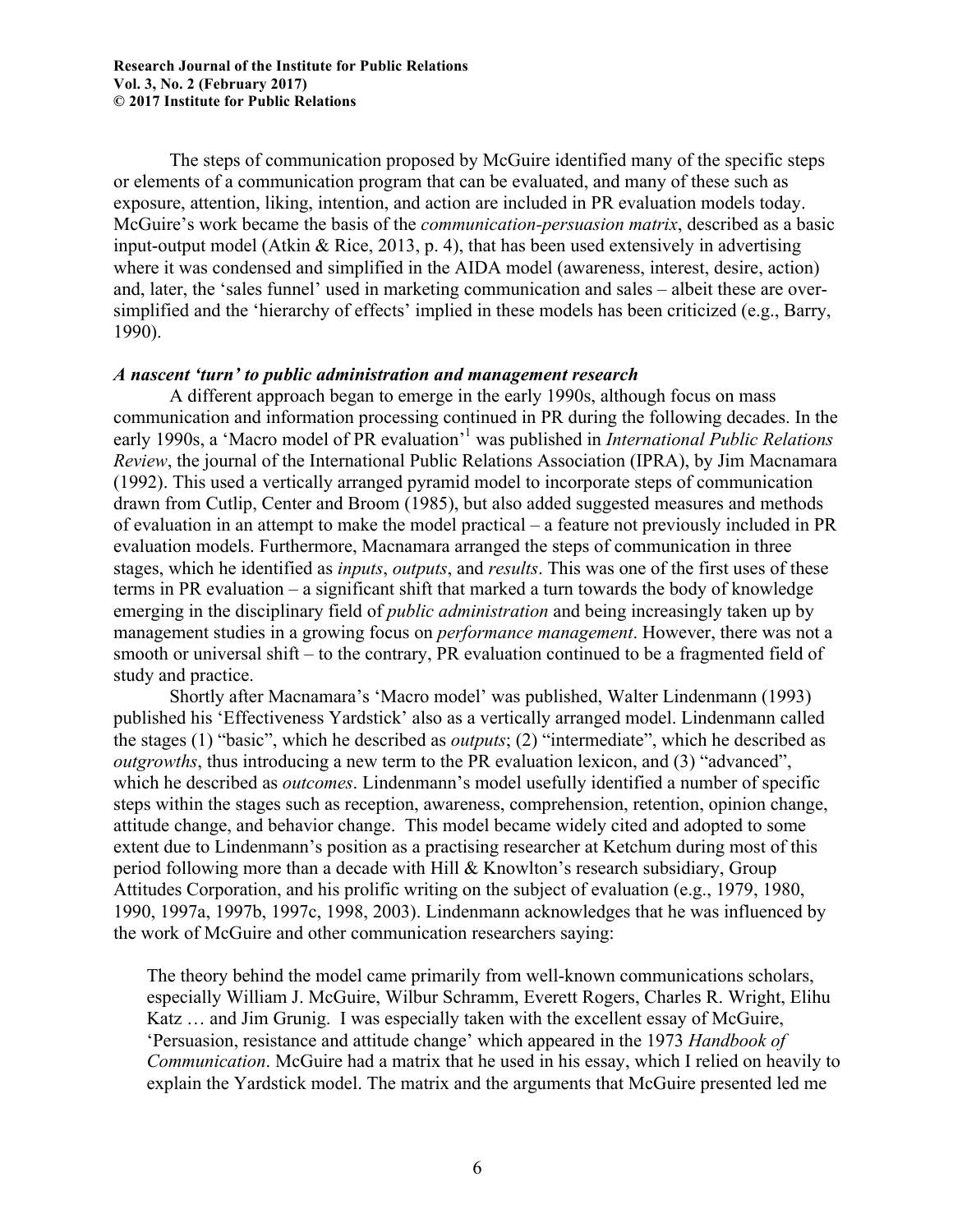to create the stages in the model the way I did. (W. Lindenmann, personal communication, January 18, 2016)

In 1994 another model emerged that has been widely overlooked in bibliographies and histories of PR evaluation. Under the leadership of the then president of IPRA, Jim Pritchitt, an eight-member committee of practitioners and academics from Australia, the UK, and South Africa was commissioned to produce an IPRA Gold Paper on evaluation. The committee was made up of Australian PR practitioners Chris Hocking, Jane Jordan, Jim Macnamara, and Bill Sherman; Dr Gael Walker, an academic from the University of Technology Sydney (UTS); Sandra Macleod, UK CEO of pioneering media analysis firm CARMA International; and Anna Mari Honnibal, a practitioner from South Africa (IPRA, 1994, Preface, n. p.).<sup>2</sup> The largely Australian composition of the committee occurred partly because IPRA president, Jim Pritchitt, is an Australian. But also, several other factors indicate that the mostly Australian/UK initiative in producing the IPRA Gold Paper No. 11 (IPRA, 1994) was not simply a matter of geography. At the time, Australia had the third highest national IPRA membership in the world after the US and the UK (Macnamara & Watson, 2014). Among those members, Walker was advocating evaluation in PR research and teaching at UTS (Walker, 1992) and earlier that year Walker (1994) had replicated a study done by Lindenmann (1990) in the US. The IPRA model of evaluation cited and drew on the Cutlip, Center and Broom 'PII model', Walker's research, and Macnamara's 'Macro model'. In the previous year Macnamara completed a Master of Arts degree by research with a thesis on evaluating the impact of PR on media and was in the process of founding CARMA (Asia Pacific) working closely with Sandra Macleod, and CARMA International sponsored the IPRA Gold Paper. So there was significant academic and practitioner research expertise and commitment to evaluation in this group.

The IPRA model was the first to use the stages of *inputs*, *outputs*, and *outcomes*, although these terms were also being talked about in the UK Institute of Public Relations (now CIPR). However, neither Macnamara's 'Macro model' nor the IPRA model are mentioned in *Bibliography of Public Relations Measurement* published by the Institute for Public Relations (IPR) in the US (Carroll  $&$  Stacks, 2004).

**Figure 3**. The largely overlooked International Public Relations Association model of evaluation  $(IPRA, 1994).$ <sup>3</sup>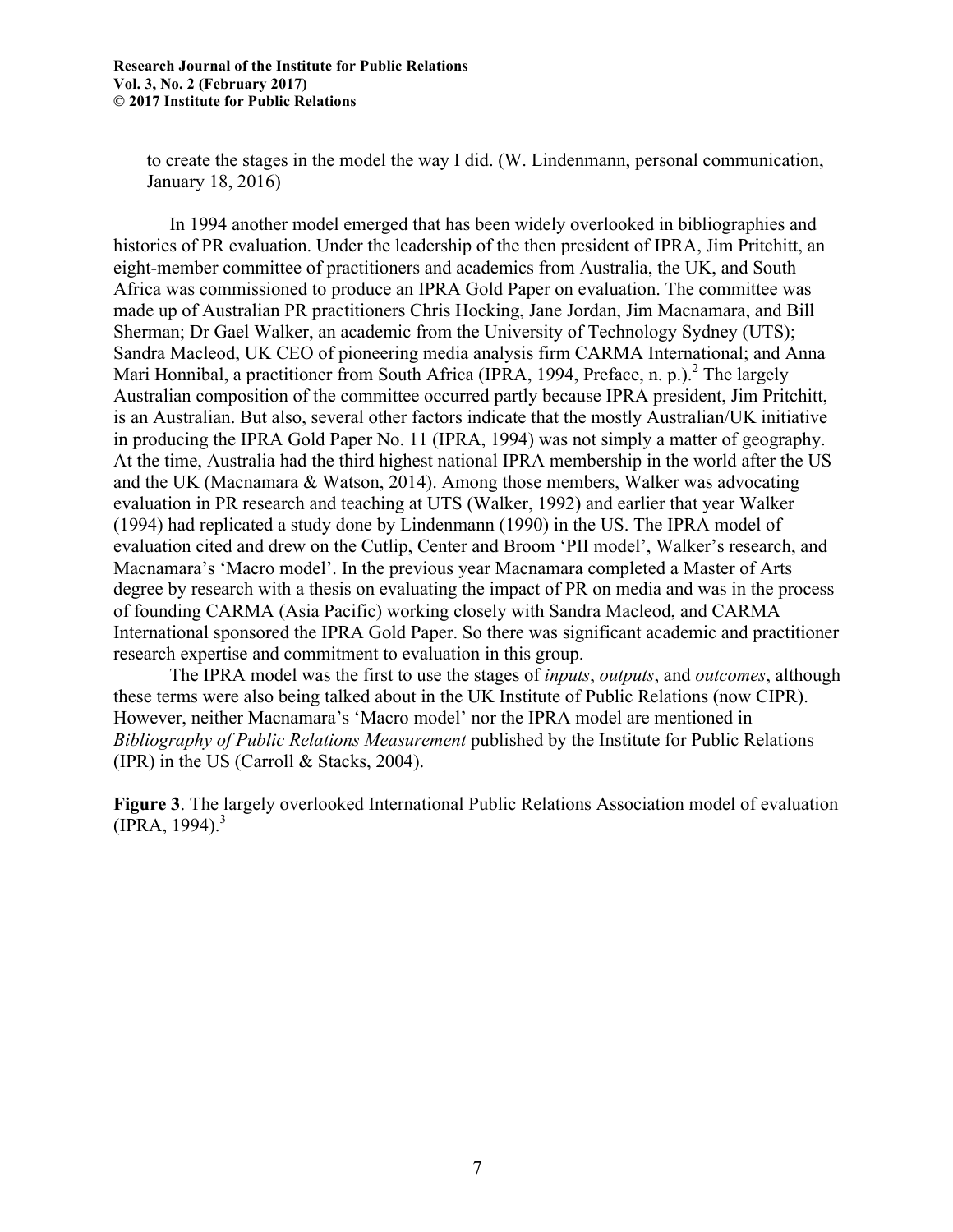

Tom Watson completed a PhD at Nottingham Trent University in the UK in 1995 with a thesis on PR evaluation and published his 'Short term model of evaluation' and his 'Continuing model of evaluation' in 1996. While usefully showing an iterative approach to evaluation with feedback loops informing strategy and tactics, these models illustrate only broad stages such as research, objective setting, strategy development, tactical choices, and effects identified through "analysis" with no details (Watson, 1996). In the same year, Anne Gregory (1996) published a chapter on evaluation in the first edition of her *Planning and Managing a Public Relations Campaign* in which she attempted to integrate evaluation into PR planning and management.

The following year in early versions of his 'Guidelines and Standards' published by the Institute for Public Relations and a number of industry journals, Walter Lindenmann (1997b, 1997c) evolved his thinking and renamed his three stages of PR programs as *outputs*, *outcomes*, and *business/organizational outcomes*. He still did not include *inputs* and appeared to have wavered in use of the term *outgrowths*. Around the same time on the other side of the Atlantic, Michael Fairchild (1997), an evaluation specialist working with the then IPR in the UK (now CIPR) and the International Committee of Public Relations Consultancies Associations (ICO, now ICCO), published a paper identifying the stages of PR programs as *outputs*, *outtakes*, and *outcomes*. In addition, as Watson (1999, p. 14) notes, Fairchild hinted at *inputs* as an important stage. Thus, Fairchild seems to be the first to use the term *outtakes* and the first to suggest four stages in PR programs as *inputs*, *outputs*, *outtakes*, and *outcomes*. In a revision of his *Guidelines and Standards for Measuring and Evaluating PR Effectiveness* (Lindenmann, 1997b), Lindenmann (2003) subsequently dropped the term *outgrowths* and adopted Fairchild's concept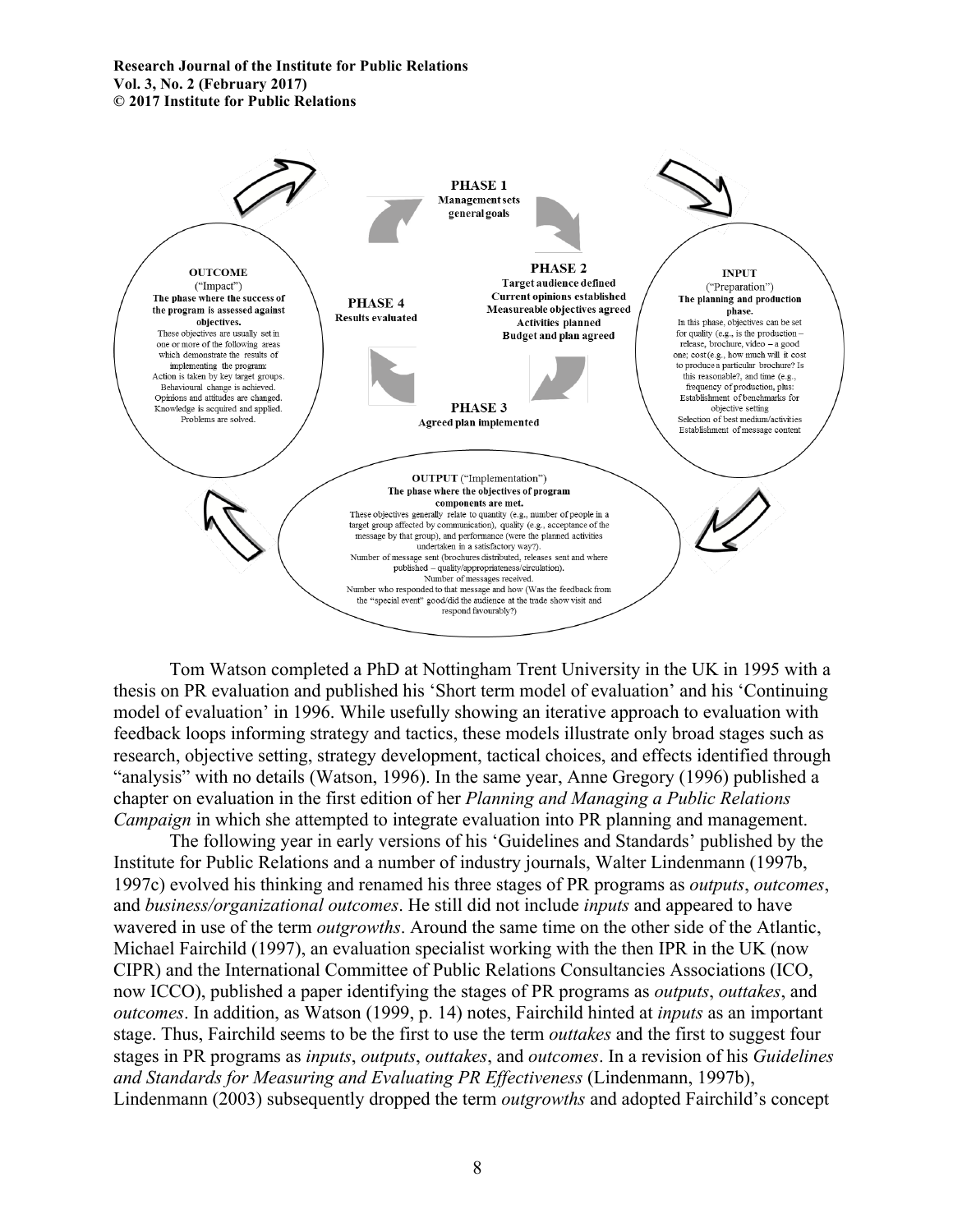of *outtakes* in *Guidelines for Measuring the Effectiveness of PR Programs and Activities*  produced "with input and suggestions from Fraser Likely" (Lindenmann, 2003, preface). 4 Fairchild says that a number of the pioneers in PR evaluation communicated and shared ideas. Now in retirement, he reflected:

Walt [Lindenmann] and I had a discussion about 'out-take' that seemed to fill an obvious gap: the need to know how you got from output to outcome; what did the audience understand from the output, indeed whether they got the message at all? (M. Fairchild, personal communication, May 24, 2016)

Fairchild emphasizes that his focus was to integrate evaluation into "the process of planning, research and evaluation" and "to move beyond academic debate into pragmatic solutions" – although it must be noted that Lindenmann, Macnamara, and Watson all had practitioner backgrounds. He said "there was a need to show clients that we could evaluate the worth of what we did, but there was an equally pressing need to persuade PR practitioners that the whole approach to PR needed to be re-thought" (M. Fairchild, personal communication, May 24, 2016).

Throughout this period, Jim Grunig continued to advocate evaluation and in 1999 he and Linda Childers published a paper on evaluating relationships in which they identified the key stages of evaluation as *outputs*, *outcomes*, and *relationships* (Childers & Grunig, 1999). In the same year, Michael Fairchild and Nigel O'Connor  $(1999)^5$  produced the first edition of the IPR 'Toolkit' for measurement and evaluation and this continued to promote the stages of *outputs*, *outtakes*, and *outcomes* within what they called the 'PRE process' (planning, research, and evaluation). Also in 1999, Paul Noble and Tom Watson presented a paper at the Transnational Communication in Europe: Practice and Research Congress in Berlin reviewing a number of models and introducing their 'Unified model'. This identified the stages as *input*, *output*, *impact*, and *effect* (Noble & Watson, 1999, p. 20), consolidating the concept of four stages, but still using different terms. Nevertheless, Watson's 'Unified model' illustrated a broadening focus in PR evaluation. He recalls:

My research into measurement and evaluation started from a practitioner perspective. I wondered why some campaigns worked well and gained desired results and other, similarlydesigned campaigns didn't. My reading of literature on evaluation methods identified work by Cutlip and Center, other PR texts, and Broom & Dozier's excellent book on research methods in PR. I was also aware of Jim Macnamara's early work. However, my testing of some models, particularly Cutlip and Center's PII model, in practice was not satisfactory. I felt they could not be implemented in practice. So, I developed four case studies as a central part of my PhD research to investigate the realities of measurement and evaluation. From these case studies, I identified two practice-related models – the Short-Term model for tactical activity and the Continuous model that used iterative loops to undertake formative assessment during the length of a campaign.

The Unified Model was an attempt by Paul Noble and me to create a more integrated model based on both our work in the mid-1990s and to position PR as a measurable strategic communication activity. (T. Watson, personal communication, May 16, 2016)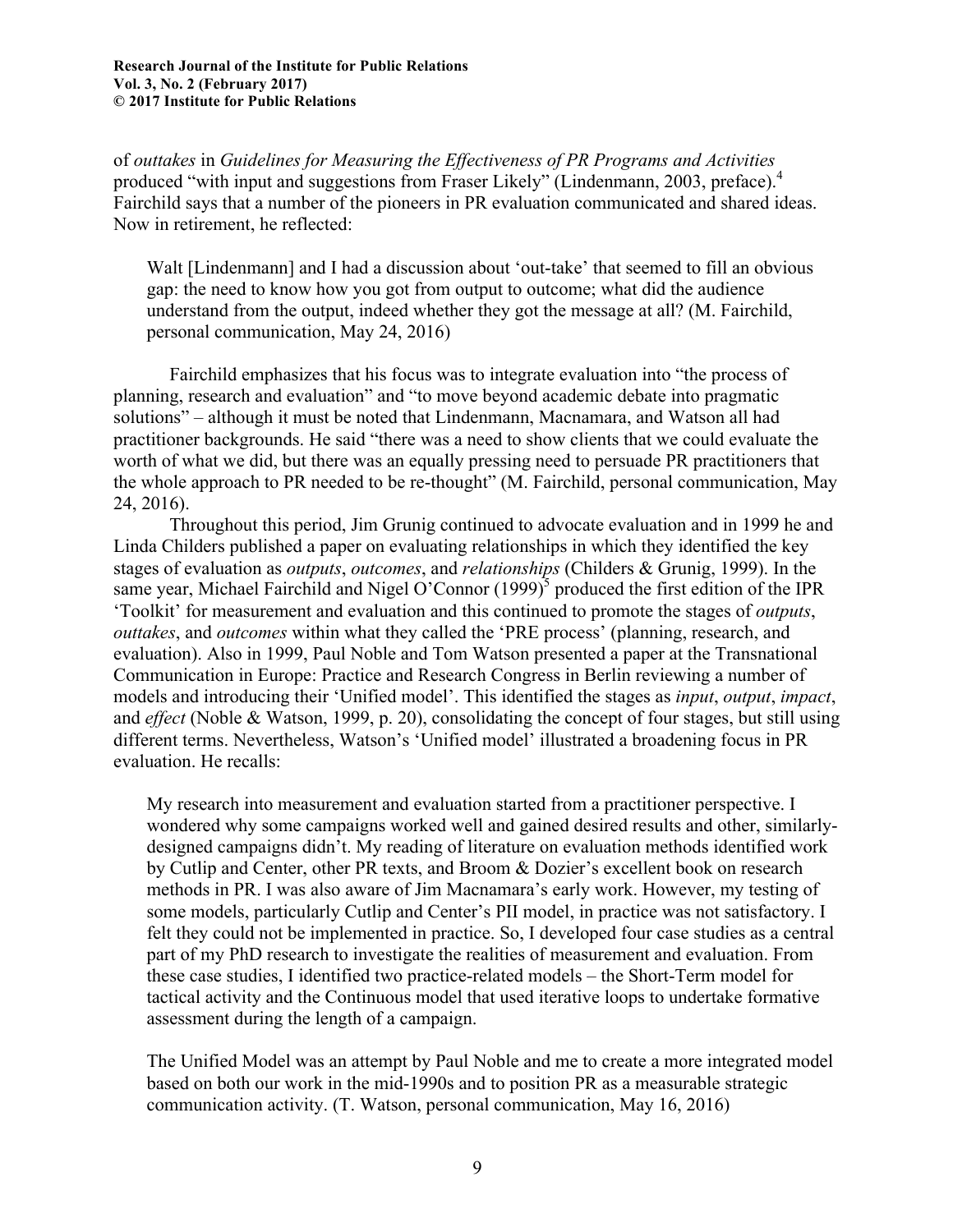As the twentieth century ended and the new millennium began, PR researchers working in the Deutsche Public Relations Gesellschaft (DPRG) and Gesellschaft Public Relations Agenturen (GPRA) in Germany produced the first of a series of 'communication controlling' models, which identified four stages of PR programs as *input*, *output*, *outcome*, and *outflow*, thus introducing yet another term to PR evaluation terminology (DPRG/GPRA, 2000).

These variations, which have since spawned dozens of models of PR evaluation that identify a range of stages and multiple steps in evaluation, beg the twin questions of why this fragmentation has occurred and how this might be overcome to achieve standardization. As Michaelson and Stacks note, standards are important as they allow "comparative evaluations" over time and they ensure appropriate methods are used (2011, p. 4). These questions are explored by turning to another disciplinary field that has produced a large body of knowledge specifically focussed on evaluation.

#### **Program evaluation – The disciplinary home of evaluation**

Around the same time as communication studies was emerging as a distinct and growing discipline drawing on systems theory, sociopsychology, cultural studies, and other fields, and PR evaluation was starting to receive intense focus, *program theory* and *theory of change* were being developed through the pioneering work of Edward Suchman (1967); Carol Weiss (1972); Joseph Wholey (1970, 1979, 1983, 1987); Claude Bennett (1976); Huey Chen and Peter Rossi (1983); Leonard Bickman (1987); Mark Lipsey (1993); and others. Program evaluation is a central focus of program theory and theory of change, which explore how programs can be designed and implemented to achieve their objectives.

Program evaluation has been advanced most notably in the disciplinary field of public administration, being developed first in relation to human service programs such as the delivery of social services and health promotion campaigns, but has spread to a wide range of fields from agricultural programs and construction projects to the testing of military hardware. Rossi, Lipsey, and Freeman say that program evaluation based on program theory and theory of change is "useful in virtually all spheres of activity in which issues are raised about the effectiveness of organized social action" and note its relevance for advertising, marketing, and other communication activities (2004, p. 6).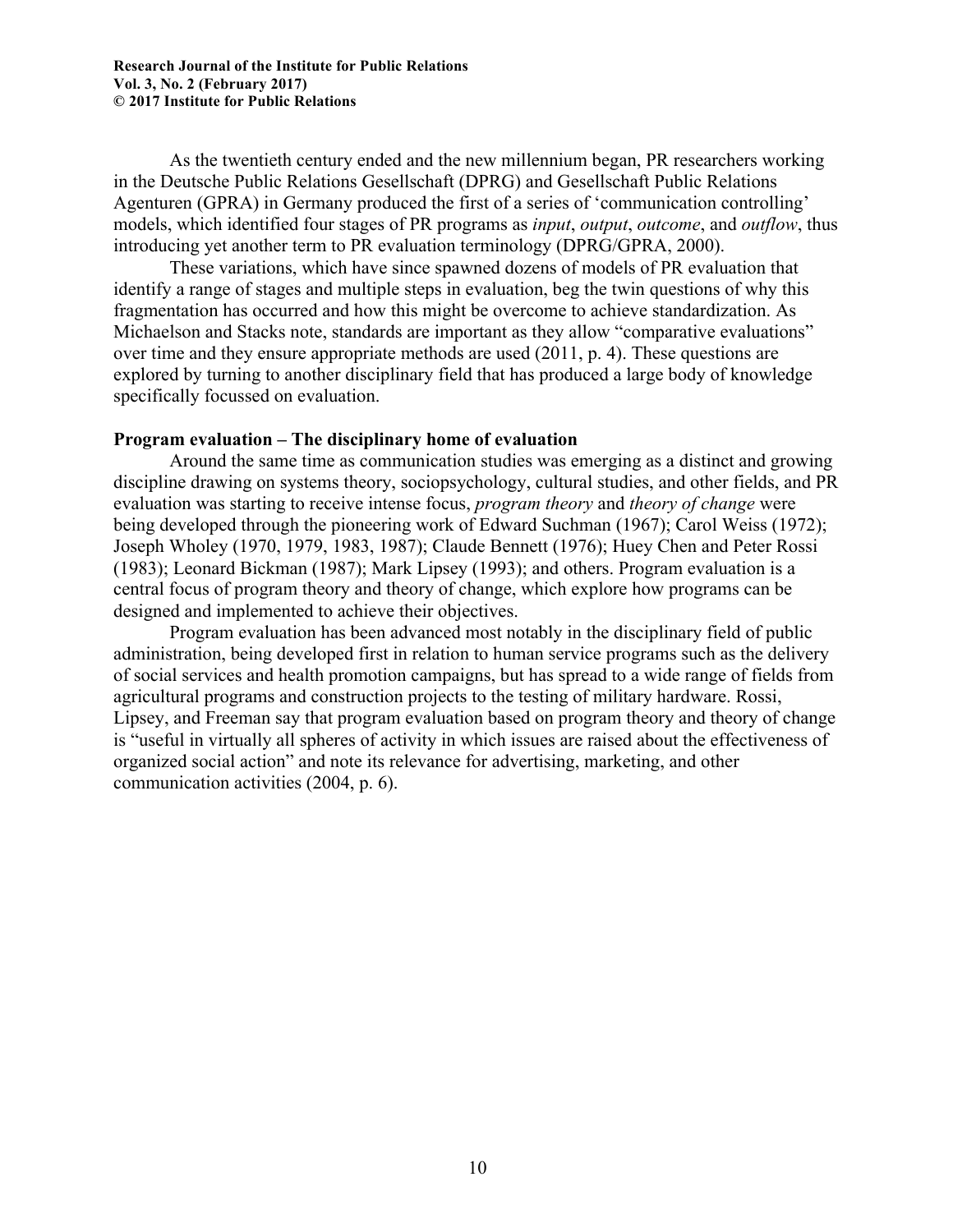## *Theory of change*

Theory of change, which emerged from research in environmental and organizational psychology, provides a broad overview of how a program is intended to work, identifying the basic stages that lead from planning to demonstration of effectiveness in achieving its objectives with particular emphasis on outcomes and impact. However, theory of change models usually provide little detail of activities undertaken or how these will be evaluated (e.g., see Figures 4 and 5 that, strictly speaking, are theory of change models).

## *Program theory*

Program theory involves the conceptualization of how a specific program is intended to work and includes identification of a chain of activities that are expected to produce the intended impacts stated in the program objectives. This inclusion of details is what distinguishes program theory and resulting models based on that theory from the broad theoretical overview provided in theory of change. Rossi et al. identify three key inter-related components of a program theory: (1) the program impact theory; (2) the utilization plan; and (3) the program's organizational plan. Thus, while this approach starts with theory, it moves quickly towards practical implementation. The program impact theory, in simple terms, is the theoretical projection of what a program will achieve – i.e., its desired effect and impact. This must be more than an aspirational statement. Program impact theory is a *causal* theory, designed to describe the cause and effect sequence that leads to the desired impact. Rossi et al., note that the utilization plan is "usefully depicted as a flow chart" that tracks the various stages and elements in a program (2004, p. 142), while the organizational plan describes the management actions necessary such as assigning the resources required and planning and implementing activities to achieve the desired effect.

# *Program logic models*

The various stages and elements of a program theory are very commonly explicated in program logic models, a graphic illustration of the processes in a program from pre-program planning to its outcomes and impact. Use of the term 'program logic model' and its basic construction is most commonly attributed to Joseph Wholey's (1979) text, *Evaluation: Promise and Performance* and is also informed by Claude Bennett's (1976) *The Seven Levels of Evidence*. Program logic models were used by the US Agency for International Development (USAID) in the 1970s and have been extensively applied in public administration across a wide range of sectors since. Early program logic models developed for USAID and other organizations identified the causally-connected stages of programs as *input*s, *outputs*, achievement of the *project purpose*, and achievement of the *program goal* (PCI, 1971, 1979).

However, the Kellogg Foundation, which has been a leader in the field of program evaluation and program logic models for several decades, advocates a widely-used model that identifies five stages in programs as *inputs*, *activities*, *outputs*, *outcomes*, and *impact* (see Figure 4). This serves as a planning model as well as an evaluation framework, facilitating identification and assessment of the adequacy of resources and other inputs as well as later stages. In communication and PR programs, inputs can include baseline data, formative research, and pretesting, which indicate that this stage should not be overlooked as some PR evaluation models do.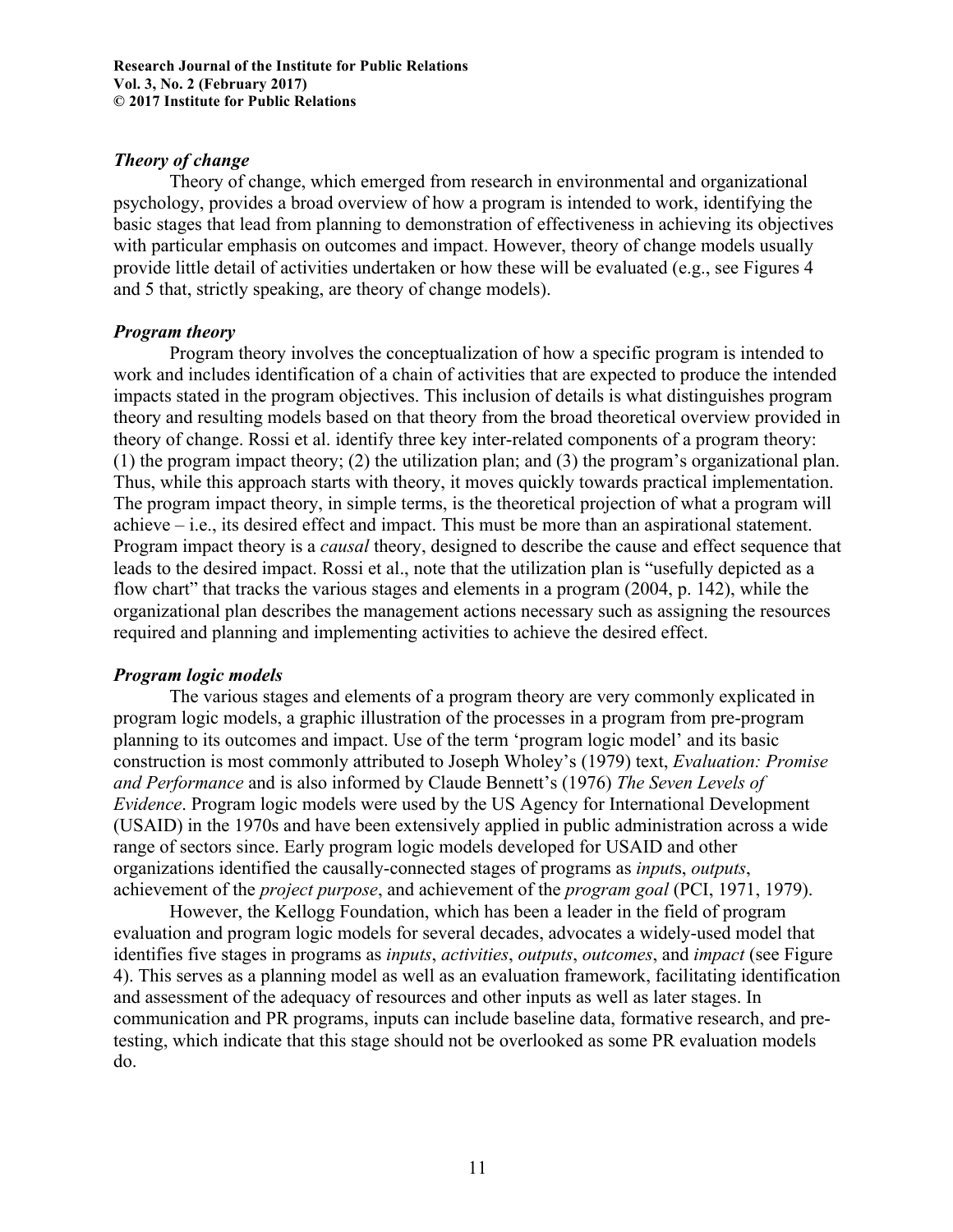**Figure 4**. The basic structure of a classic program logic model (Kellogg Foundation, 1998/2004)



The University of Wisconsin Extension program (UWEX), another leader in the field, describes the components of basic logic models in its guide as *inputs*, *outputs*, and *outcomes* (Taylor-Power & Henert, 2008, p. 20) – the stages reflected in the IPRA (1994) model and in the 'Macro model of PR evaluation' (Macnamara, 1992) that evolved into the 'Pyramid model of PR research' (Macnamara, 2000, 2002a, 2002b). In addition, more advanced versions of the UWEX model segregate outputs into *activities* and *participation*, making it quite similar to the Kellogg Foundation model, and split outcomes into short, medium, and long term – what are also called *proximal* and *distal* outcomes. When this done, long-term (distal) outcomes are synonymous with impact (see Figure 5).

**Figure 5**. A more advanced program logic model (Taylor-Power & Henert, 2008, p. 5).

Program Logic Model Framework



As the UWEX *Developing a Logic Model: Teaching and Training Guide* notes: "many variations and types of logic models exist" (Taylor-Power & Henert, 2008, p. 2). The Kellogg Foundation similarly says "there is no one best logic model" (2004, p. 13). However, there are a number of common concepts and principles in program logic models. These are illustrated in Table 1, which compares some classic and widely used program logic models with PR evaluation models developed between the early 1980s and early 2000s. As well as illustrating the fragmentation that has occurred in PR evaluation thinking, this shows that, among 15 variants of models examined, the most commonly used stages are, in order of usage: outputs (14 times); outcomes (12 times), inputs (9 times), impact or closely related terms such as results (6 times), and outtakes (4 times). Arranged in 'logical' order, this suggests a model made up of at least four stages (*inputs*, *outputs*, *outcomes*, and *impact*) and possibly five stages (*inputs*, *outputs*, *outtakes*, *outcomes*, and *impact*). *Activities* is listed as a stage in classic program logic models, but not in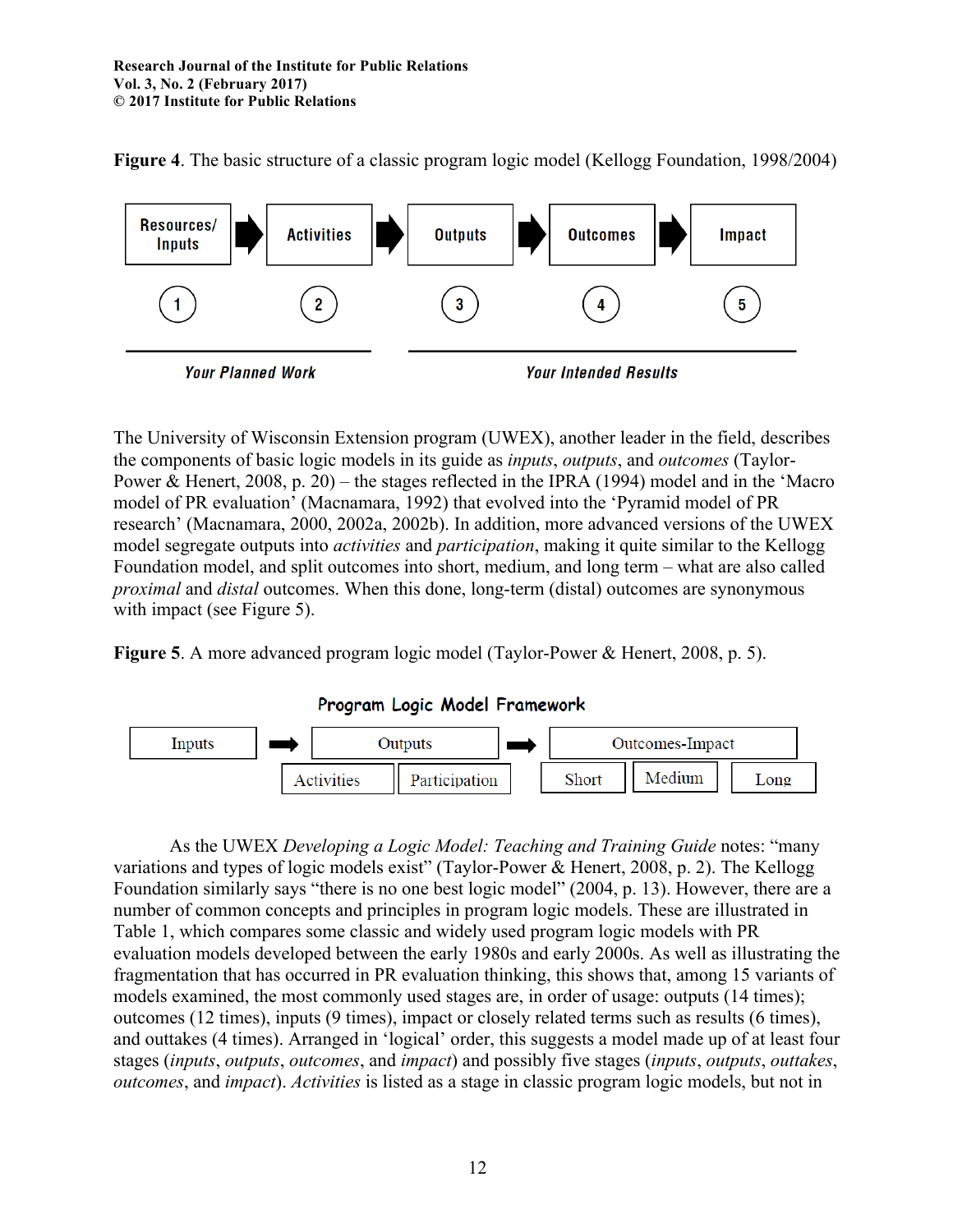any PR evaluation models. *Outgrowths* is used twice (Lindenmann, 1993; Likely, 2000), but to describe two different levels, and *outflows* is used only once. (See Table 1.)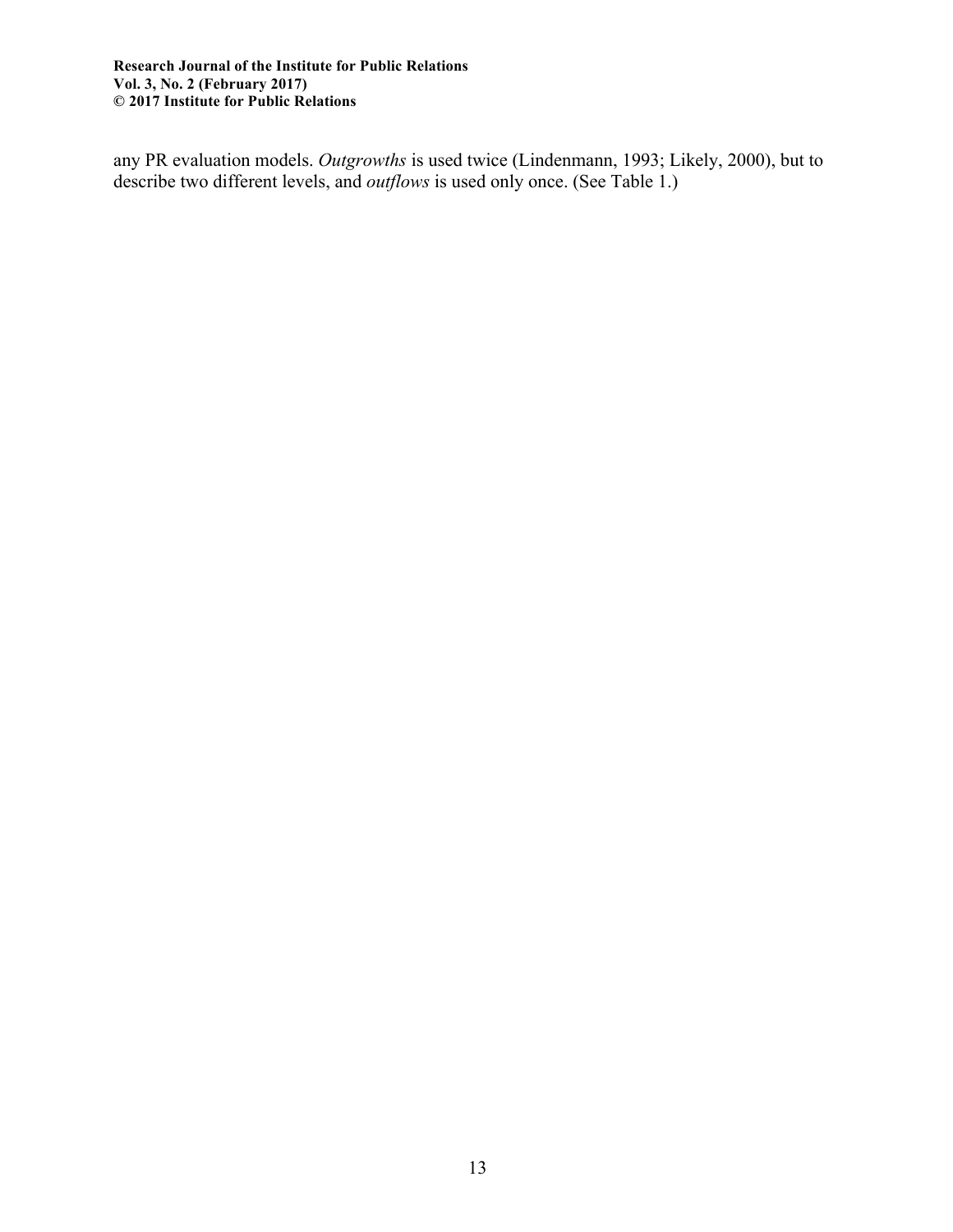| Basic and Classic Program Logic Models<br>Outcomes<br>Juque<br><b>uput</b><br>Basic program logic<br>model – UWEX<br>(Taylor-Power &<br>Henert, 2008)<br>Outcomes<br>Sandano<br>Inputs<br>Expanded program<br>Long-term<br>Activities<br>Intermediate<br>Short-term<br>Participation<br>logic model – UWEX<br>(Taylor-Power &<br>Henert, 2008)<br>Outcomes<br>Sandano<br>lmpact<br>Activities<br>sandur<br>Classic Program Logic<br>Model (e.g., Kellogg<br>Foundation<br>(1998/2004)<br>Planning<br>lmpact<br>-ation<br>Implement<br>Cutlip, Center & Broom<br>(1985) 'PII model'<br>Sandano<br>Results<br>Inputs<br>Macnamara's Macro<br>model' (1992)<br>PR and communication evaluation models (early<br>Outcomes<br>mediate)<br>(inter-<br>Sandano<br>(advanced)<br>(basic)<br>Outgrowths<br>Lindenmann's<br><b>Effectiveness Yardstick</b><br>(1993, 1997a)<br>Outcomes<br>Sandano<br>sandur<br>IPRA Gold Paper on<br>Evaluation (1994, pp.<br>$10, 18 - 19$<br>Outcome<br>Juque<br>Outtake<br>(hinted)<br>sanduj<br>Fairchild (1997);<br>Fairchild & O'Connor,<br>IPR Toolkit (1999,<br>2001)<br>outcomes<br>organization<br>Outcomes<br>Sandano<br>Business /<br>Lindenmann<br>Standards and<br>Guidelines, 1997b,<br>1997c)<br>Effect<br>Juque<br>Noble & Watson's<br>Impact<br>undur<br>'Unified Model' (1999)<br>Outcomes<br>Sandano<br>Rela<br>Grunig & Hon<br>'relatinships' model<br>tionships<br>1980s to early 2000s)<br>Outflow<br>Outcome<br>Juque<br>Inquit<br>DPRG/ GPRA (2000),<br>DPRG/ICV (2009)<br>models<br>Outcomes<br>Outgrowths<br>Sandano<br>Outtakes<br><b>Likely Performance</b><br>Measurement<br>Framework (2000)<br>Outcomes<br>Sandano<br>Outtakes<br>sanduj<br>Macnamara's<br>'Pryamid' model<br>(2000, 2002a, 2002b)<br>PR Outcomes<br>outcomes<br>organization<br><b>PR Outtakes</b><br><b>PROutputs</b><br><b>Business</b> /<br>Lindenmann's<br>'guidelines'<br>(2002/2003) |  |  |  |  |  |  |
|--------------------------------------------------------------------------------------------------------------------------------------------------------------------------------------------------------------------------------------------------------------------------------------------------------------------------------------------------------------------------------------------------------------------------------------------------------------------------------------------------------------------------------------------------------------------------------------------------------------------------------------------------------------------------------------------------------------------------------------------------------------------------------------------------------------------------------------------------------------------------------------------------------------------------------------------------------------------------------------------------------------------------------------------------------------------------------------------------------------------------------------------------------------------------------------------------------------------------------------------------------------------------------------------------------------------------------------------------------------------------------------------------------------------------------------------------------------------------------------------------------------------------------------------------------------------------------------------------------------------------------------------------------------------------------------------------------------------------------------------------------------------------------------------------------------------------------------------------------------------------------------------------------------------|--|--|--|--|--|--|
|                                                                                                                                                                                                                                                                                                                                                                                                                                                                                                                                                                                                                                                                                                                                                                                                                                                                                                                                                                                                                                                                                                                                                                                                                                                                                                                                                                                                                                                                                                                                                                                                                                                                                                                                                                                                                                                                                                                    |  |  |  |  |  |  |
|                                                                                                                                                                                                                                                                                                                                                                                                                                                                                                                                                                                                                                                                                                                                                                                                                                                                                                                                                                                                                                                                                                                                                                                                                                                                                                                                                                                                                                                                                                                                                                                                                                                                                                                                                                                                                                                                                                                    |  |  |  |  |  |  |
|                                                                                                                                                                                                                                                                                                                                                                                                                                                                                                                                                                                                                                                                                                                                                                                                                                                                                                                                                                                                                                                                                                                                                                                                                                                                                                                                                                                                                                                                                                                                                                                                                                                                                                                                                                                                                                                                                                                    |  |  |  |  |  |  |
|                                                                                                                                                                                                                                                                                                                                                                                                                                                                                                                                                                                                                                                                                                                                                                                                                                                                                                                                                                                                                                                                                                                                                                                                                                                                                                                                                                                                                                                                                                                                                                                                                                                                                                                                                                                                                                                                                                                    |  |  |  |  |  |  |
|                                                                                                                                                                                                                                                                                                                                                                                                                                                                                                                                                                                                                                                                                                                                                                                                                                                                                                                                                                                                                                                                                                                                                                                                                                                                                                                                                                                                                                                                                                                                                                                                                                                                                                                                                                                                                                                                                                                    |  |  |  |  |  |  |
|                                                                                                                                                                                                                                                                                                                                                                                                                                                                                                                                                                                                                                                                                                                                                                                                                                                                                                                                                                                                                                                                                                                                                                                                                                                                                                                                                                                                                                                                                                                                                                                                                                                                                                                                                                                                                                                                                                                    |  |  |  |  |  |  |
|                                                                                                                                                                                                                                                                                                                                                                                                                                                                                                                                                                                                                                                                                                                                                                                                                                                                                                                                                                                                                                                                                                                                                                                                                                                                                                                                                                                                                                                                                                                                                                                                                                                                                                                                                                                                                                                                                                                    |  |  |  |  |  |  |
|                                                                                                                                                                                                                                                                                                                                                                                                                                                                                                                                                                                                                                                                                                                                                                                                                                                                                                                                                                                                                                                                                                                                                                                                                                                                                                                                                                                                                                                                                                                                                                                                                                                                                                                                                                                                                                                                                                                    |  |  |  |  |  |  |
|                                                                                                                                                                                                                                                                                                                                                                                                                                                                                                                                                                                                                                                                                                                                                                                                                                                                                                                                                                                                                                                                                                                                                                                                                                                                                                                                                                                                                                                                                                                                                                                                                                                                                                                                                                                                                                                                                                                    |  |  |  |  |  |  |
|                                                                                                                                                                                                                                                                                                                                                                                                                                                                                                                                                                                                                                                                                                                                                                                                                                                                                                                                                                                                                                                                                                                                                                                                                                                                                                                                                                                                                                                                                                                                                                                                                                                                                                                                                                                                                                                                                                                    |  |  |  |  |  |  |
|                                                                                                                                                                                                                                                                                                                                                                                                                                                                                                                                                                                                                                                                                                                                                                                                                                                                                                                                                                                                                                                                                                                                                                                                                                                                                                                                                                                                                                                                                                                                                                                                                                                                                                                                                                                                                                                                                                                    |  |  |  |  |  |  |
|                                                                                                                                                                                                                                                                                                                                                                                                                                                                                                                                                                                                                                                                                                                                                                                                                                                                                                                                                                                                                                                                                                                                                                                                                                                                                                                                                                                                                                                                                                                                                                                                                                                                                                                                                                                                                                                                                                                    |  |  |  |  |  |  |
|                                                                                                                                                                                                                                                                                                                                                                                                                                                                                                                                                                                                                                                                                                                                                                                                                                                                                                                                                                                                                                                                                                                                                                                                                                                                                                                                                                                                                                                                                                                                                                                                                                                                                                                                                                                                                                                                                                                    |  |  |  |  |  |  |
|                                                                                                                                                                                                                                                                                                                                                                                                                                                                                                                                                                                                                                                                                                                                                                                                                                                                                                                                                                                                                                                                                                                                                                                                                                                                                                                                                                                                                                                                                                                                                                                                                                                                                                                                                                                                                                                                                                                    |  |  |  |  |  |  |
|                                                                                                                                                                                                                                                                                                                                                                                                                                                                                                                                                                                                                                                                                                                                                                                                                                                                                                                                                                                                                                                                                                                                                                                                                                                                                                                                                                                                                                                                                                                                                                                                                                                                                                                                                                                                                                                                                                                    |  |  |  |  |  |  |

Table 1. Program logic models: Basic, classic and PR variants. Program logic models: Basic, classic and PR variants.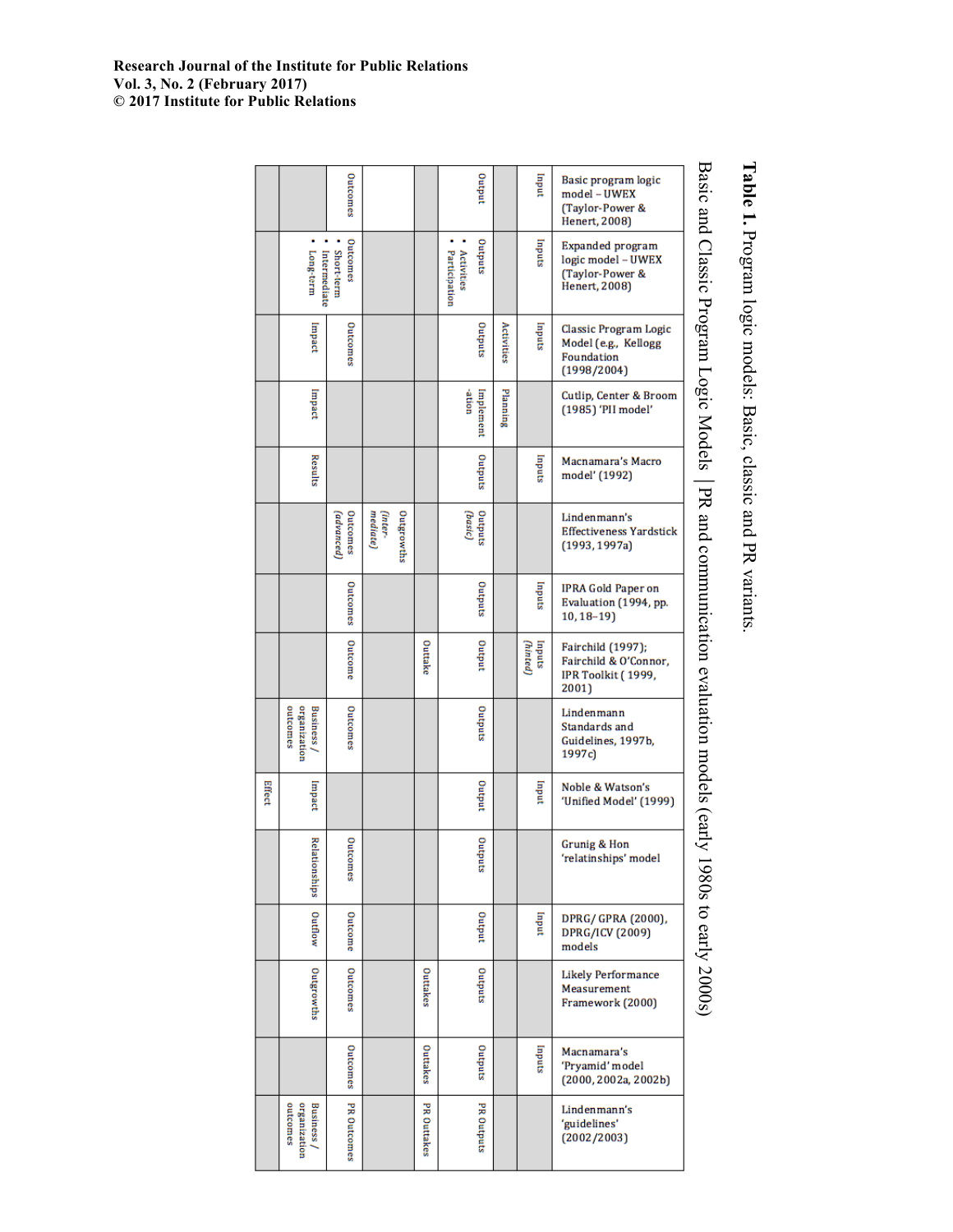Writing in the UWEX guide, Taylor-Power and Henert (2004, p. 6) note a limitation of program logic models is that many are uncomfortable with their apparent linearity. However, this is largely a misinterpretation of their use. Most program logic models include feedback loops or note in accompanying text the need for iterative planning that uses findings at each stage to adjust strategy and tactics if required. Some logic models are drawn as a cycle to highlight this iterative approach (e.g., Knowlton & Phillips, 2013, p. 39), although the horizontal or vertical arrangement of 'boxes' is the most common depiction.

Even with a program logic model in place, evaluation requires an *evaluation plan* that identifies the methods to be used to obtain data required. While a range of *metrics* can be automatically generated in today's digital world such as counts of visitors to Web pages, views of content, likes, follows, and so on, most researchers agree that evaluation requires social science research methods, particularly at outcomes and impact levels (Atkin & Rice, 2013). However, program evaluation tools such as program logic models provide a 'roadmap' and a framework to bring consistency to evaluation as well as a number of other benefits.

# **Discussion and conclusions**

Communication models based on systems theory and sociopsychology such as McGuire's information processing have contributed details on the many steps in the process of communication and are valuable in populating an evaluation model – that is, providing the specific steps and elements that can and should be evaluated. However, PR evaluation models based on communication and media theories alone lack an overarching coherent framework. Without this, they present an array of processes, methods, and terms that is confusing to many practitioners and to management. It is curious that PR has mostly ignored the specialist discipline of program evaluation in its pursuit of evaluation models and methods and it is argued that, rather than continuing to create new terms and new models, PR evaluators should revisit the disciplinary home of program evaluation where a large body of academic and practice-orientated literature and tools exist. While some PR evaluation models have drawn on program theory and program evaluation, and some such as Sherry Devereaux Ferguson (1991) and Fraser Likely (1994-95) have argued that communication managers should work with specialist program evaluators, line managers, and internal audit units to undertake evaluation, the PR industry has suffered because of its narrow disciplinary focus and its frequent 'go it alone' approach and bifurcation that has characterized the search for the Holy Grail of evaluation.

It is proposed that program theory and program logic models can make at least three significant contributions to PR evaluation as follows.

1. Program theory and program logic models provide a framework to guide the process of evaluation throughout planning and implementation and allow identification of the appropriate evaluable elements at each stage. As Cutlip, Center and Broom note repeatedly in editions of their text from 1985 to the late-2000s, "the common error in program evaluation is substituting measures from one level for those at another level" (1985, p. 295; 1994, p. 414; Broom, 2009, p. 358), a warning echoed by Jim Grunig who said that many practitioners use "a metric gathered at one level of analysis to show an outcome at a higher level of analysis" (2008, p. 89). The UWEX guide to program evaluation says, for example, "people often struggle with the difference between outputs and outcomes" (Taylor-Power  $\&$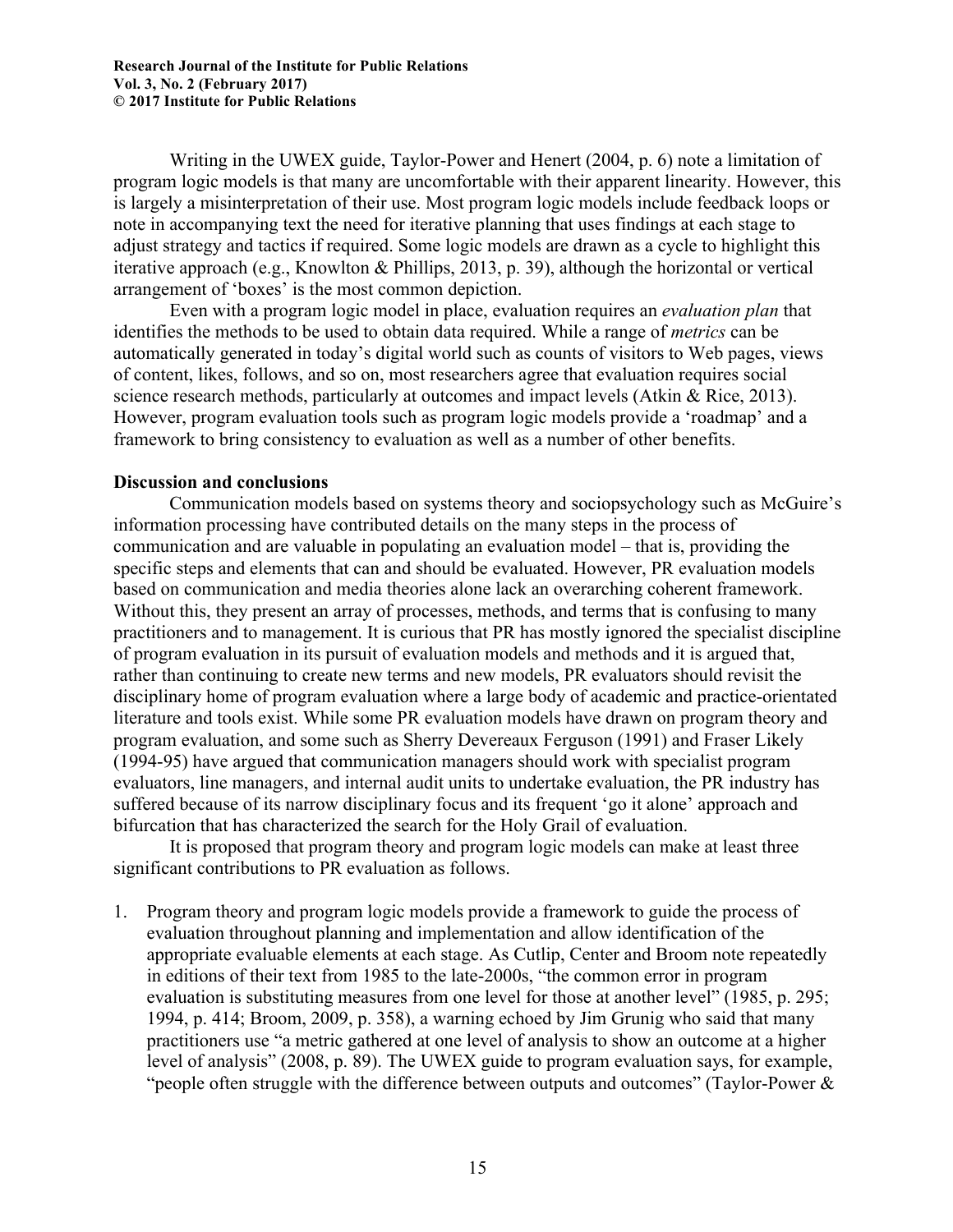Henert, 2008, p. 19). Program logic models help identify not only the overall stages, but the specific elements that are indicators or milestones of progress in each stage.

- 2. Program logic models provide a more holistic and comprehensive approach, such as identifying that impacts are not only those that concern the organization. The *Kellogg Foundation Logic Model Development Guide* says "impacts are organizational, community, and/or system level changes" (Kellogg Foundation, 2004, p. 8). This aligns with PR Excellence Theory, which advocates evaluation at (1) program level; (2) functional level (e.g., department or unit); (3) organizational level; and (4) societal level (L. Grunig, J. Grunig, & Dozier, 2002, pp. 91–92). Most contemporary PR evaluation models, including the latest evaluation frameworks developed by AMEC (2016) and the UK Government Communication Service (GCS, 2015) continue to focus solely or predominantly on organizational objectives, indicating a need for further development.
- 3. Program logic models, which have been developed in public administration and are the basis of most performance management systems used today, connect PR evaluation to recognized management processes. They can bring greater consistency to PR evaluation and approaches that are widely recognized, evidence-based, and while retaining flexibility, are based on standards, which PR scholars and practitioners are seeking.

# **References**

- AMEC (Association for Measurement and Evaluation of Communication). (2016). AMEC evaluation framework. London, UK: Author.
- Atkin, C., & Rice, R. (2013). Theory and principles of public communication campaigns. In R. Rice & C. Atkin (Eds.). (2013). *Public communication campaigns* (4th ed., pp. 3–19). Thousand Oaks, CA: Sage.
- Barry, T. (1990). A review and critique of the hierarchy of effects in advertising. *International Journal of Advertising: The Review of Marketing Communications, 9*(2), 121–135. doi: 10.1080/02650487.1990.11107138
- Bennett, C. (1976). *Analyzing impacts of extension programs, ESC-575*.Washington, DC: US Department of Agriculture Extension Service. Department of Agriculture, Extension Service.
- Berlo, K. (1960). *The process of communication*. New York: Holt, Rinehart & Winston.
- Bickman, L. (1987). The functions of program theory. In *New Directions for Program Evaluation, 33,* 5–18. San Francisco, CA: Jossey-Bass.
- Brody, E., & Stone, G. (1989). *Public relations research*. New York, NY: Praeger.
- Broom, G. (2009). *Cutlip & Center's effective public relations* (10th ed.). Upper Saddle River, NJ: Pearson.
- Broom, G., & Dozier, D. (1983). An overview: Evaluation research in public relations. *Public Relations Quarterly*, 28(3), 5–9.
- Broom, G., & Dozier, D. (1990). *Using research in public relations: Applications to program management*. Englewood Cliffs, NJ: Prentice-Hall.
- Brown, R. (2010). Symmetry and its critics: antecedents, prospects, and implications for symmetry in a post-symmetry era. In R. Heath (Ed.), *The SAGE handbook of public relations* (pp. 277–292), Thousand Oaks, CA: Sage.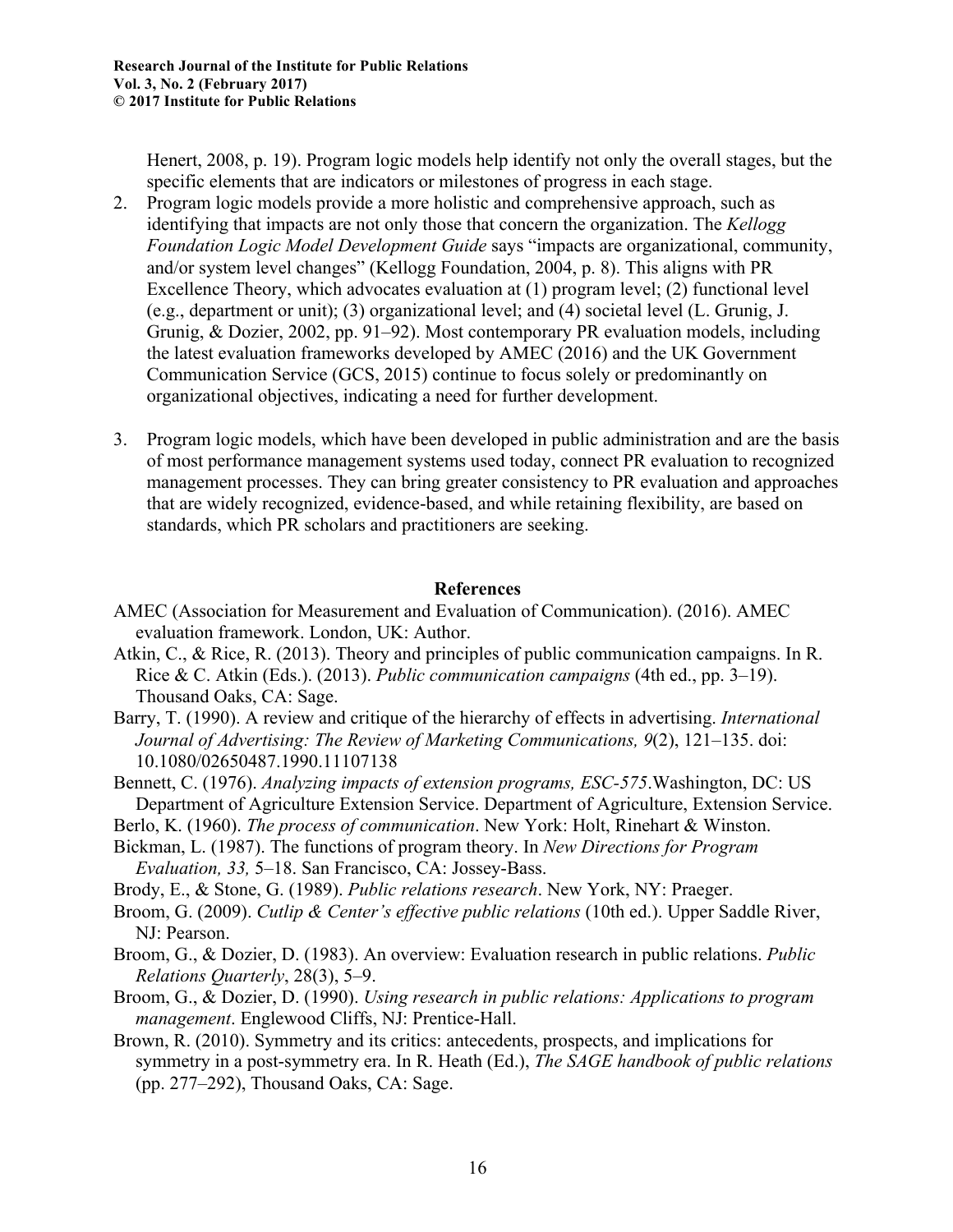- Cacciatore, M., Meng, J., & Berger, B. (2016, March). Measuring the value of PR? An international investigation of how practitioners view the challenge and solutions. Proceedings of the *19th International Public Relations Research Conference*. Miami, FL.
- Carroll, T., & Stacks, D. (2004). Bibliography of public relations measurement. Gainesville, FL: Institute for Public Relations. Retrieved from http://www.instituteforpr.org/wpcontent/uploads/PRM\_Bibliography.pdf
- Chen, H., & Rossi, P. (1983). Evaluating with sense: The theory-driven approach. *Evaluation Review, 7*(3), 283–302. doi.org/10.1177/0193841X8300700301
- Childers, L., & Grunig, J. (1999). Guidelines for measuring relationship in public relations. Gainesville, FL: Institute for Public Relations. Retrieved from http://www.instituteforpr.org/measuring-relationships
- Clandinin, D., & Connelly, F. (2000). *Narrative enquiry. Experience and story in qualitative Research*. San Francisco, CA: Jossey-Bass.
- Cutlip, S., & Center, A. (1952). *Effective public relations*. Englewood Cliffs, NJ: Prentice-Hall.
- Cutlip, S., Center, A., & Broom, G. (1985). *Effective public relations* (6th ed.). Englewood Cliffs, NJ: Prentice Hall.
- Cutlip, S., Center, A., & Broom, G. (1994). *Effective public relations* (7th ed). Upper Saddle River, NJ: Prentice Hall.
- Devereaux Ferguson, S. (1999). Constructing a theoretical framework for evaluating public relations programs and activities. In M. Roloff (Ed.). *Communication yearbook 21* (pp. 191– 229). Thousand Oaks, CA: Sage.
- Dozier, D. (1984). Program evaluation and the roles of practitioners. *Public Relations Review, 10*(2), 13–21. doi.org/10.1016/S0363-8111(84)80002-8
- Dozier, D. (1985). Planning and evaluation in public relations practice. *Public Relations Review*, *11*(2), 17–26. doi:10.1016/SO363-8111(82)80115-X
- Dozier, D., & Ehling, W. (1992). Evaluation of public relations programs: What the literature tells us about their effects. In J. Grunig (Ed.), *Excellence in public relations and communication management* (pp. 159 – 184). Hillsdale, NJ: Lawrence Erlbaum.
- DPRG/GPRA (Deutsche Public Relations Gesellschaft and Gesellschaft Public Relations Agenturen). (2000). *PR-evaluation: Messen, analysieren, bewerten – empfehlungen für die praxis*. Booklet des evaluationausschusses von DPRG und GPRA, 2, Bonn, Germany.
- Ehling, W. (1992). Estimating the value of public relations and communication to an organisation. In J. Grunig (Ed.), *Excellence in public relations and communication management* (pp. 617–638). Hillsdale, NJ: Lawrence Erlbaum.
- Fairchild, M. (1997). *How to get Real value from public relations*. London, UK: ICO.
- Fairchild, F., & O'Conner, N. (1999). *The public relations research and evaluation toolkit: How to measure the effectiveness of PR*. London, UK: Institute of Public Relations (now CIPR) and Public Relations Consultants Association (PRCA) with *PR Week*.
- Fairchild, F., & O'Connor, N. (2001). *The IPR Toolkit: Planning, research and evaluation for public relations success* (2nd ed.). London, UK: Institute of Public Relations.
- GCS (Government Communication Service). (2015). Evaluation framework. London, UK: Cabinet Office, HM Government. Retrieved from

https://gcs.civilservice.gov.uk/guidance/evaluation/tools-and-resources

Geertz, C. (1973). Thick description: Toward an interpretive theory of culture. In *The interpretation of cultures: Selected essays* (pp. 3–30). New York, NY: Basic Books.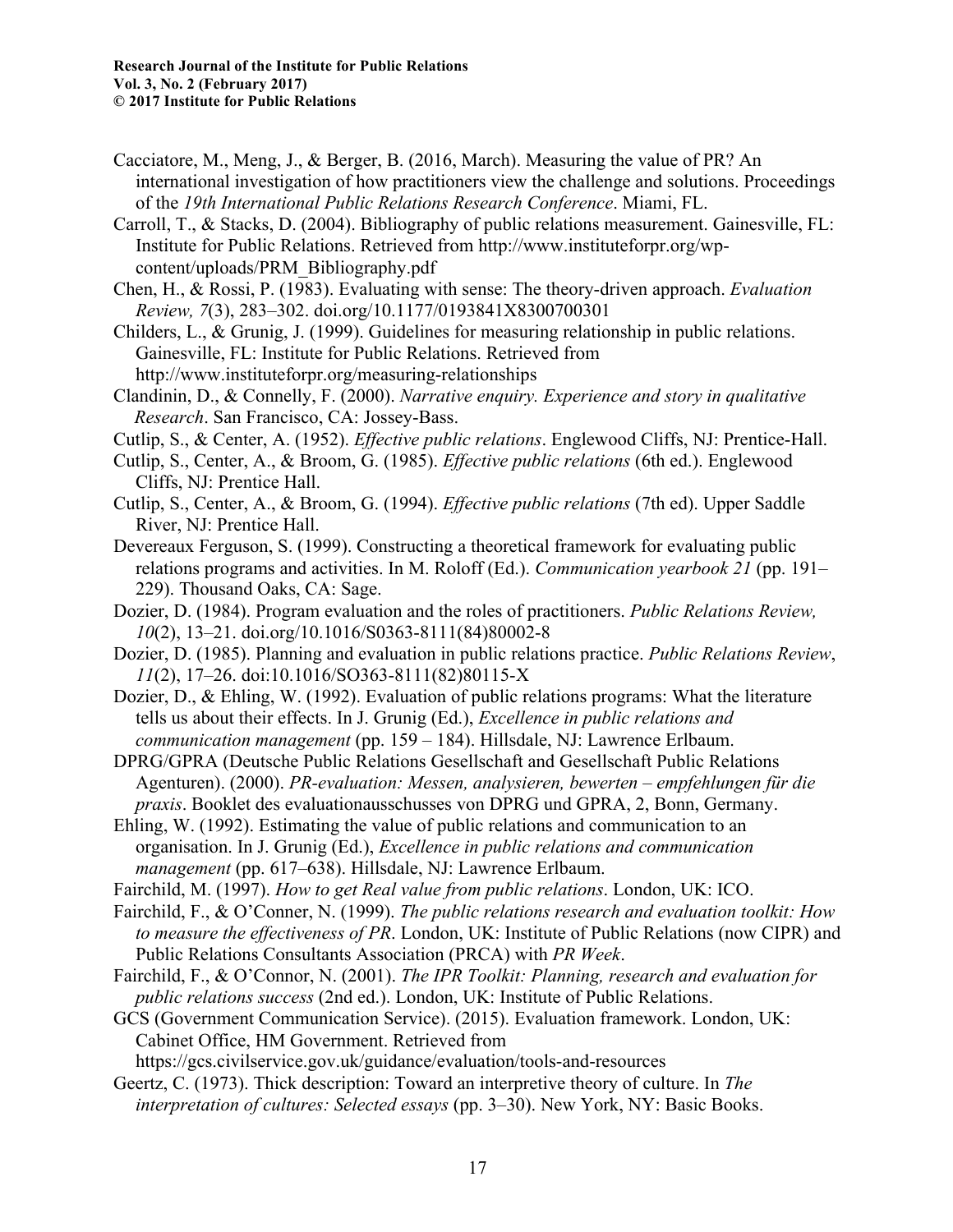Gregory, A. (1996). *Planning and managing a public relations campaign*. London, UK: Kogan Page. (Second edition published 2000)

Gregory, A., & Watson, T. (2008). Defining the gap between research and practice in public relations programme evaluation: Towards a new research agenda. *Journal of Marketing Communications*, *24*(5), 337–350. doi.org/10.1080/13527260701869098

Grunig, J. (1979). The status of public relations research. *Public Relations Quarterly*, *20*(1), 5–8.

- Grunig, J. (1983). Basic research provides knowledge that makes evaluation possible. *Public Relations Quarterly*, *28*(3), 28–32.
- Grunig, J. (2008). Conceptualizing quantitative research in public relations. In B. van Ruler, A. Tkalac Vercic, & D. Vercic (Eds.), *Public relations metrics: research and evaluation* (pp. 88– 119). New York, NY: Routledge.

Grunig, J., & Hunt, T. (1984). *Managing public relations*. Orlando, FL: Holt, Rinehart & Winston.

Grunig, L., Grunig J., & Dozier, D. (2002). *Excellent organizations and effective organizations: A study of communication management in three countries*. Mahwah, NJ: Lawrence Erlbaum.

Hallahan, K. (1993). The paradigm struggle and public relations practice. *Public Relations Review*, *19*(2), 197–205. doi.org/10.1016/0363-8111(93)90009-2

Henert, E., & Taylor-Power, E. (2008). *Developing a logic model: Teaching and training guide*. Retrieved from http://www.uwex.edu/ces/pdande/evaluation/pdf/lmguidecomplete.pdf

IPRA (International Public Relations Association). (1994). *Public relations evaluation: Professional accountability*. Gold Paper No. 11. Geneva, Switzerland: Author.

Kellogg Foundation. (1998/2004). *Logic model development guide*. Battle Creek, MI: Author. Retrieved from http://www.epa.gov/evaluate/pdf/eval-guides/logic-model-developmentguide.pdf

Knowlton, L. & Phillips, C. (2013). *The logic model guidebook: Better strategies for great results* (2nd ed.). Thousand Oaks, CA: Sage.

Lasswell, H. (1927). *Propaganda techniques in the world war*. New York, NY: Knopf.

Lasswell, H. (1937). Propaganda. In E. Seligman & A. Johnson (Eds.) *Encyclopaedia of the social sciences* (Vol. 12, pp. 521–552). New York, NY: Macmillan.

Lasswell, H. (1948). The structure and function of communication in society. In L. Bryson (Ed.), *The communication of ideas* (pp. 37–51). New York, NY: Harper.

L'Etang, J. (2008), *Public Relations: Concepts, Practice and Critique*, Sage, London and Thousand Oaks, CA.

Likely, F. (1994-95). The knock and the roles in public relations/communication. *Journal of Corporate Public Relations*, *2*, 7–13.

Likely, F. (2000). Communication and PR: Made to measure. *Strategic Communication Management, 4*(1), 22–27.

Likely, F., & Watson, T. (2013). Measuring the edifice: Public relations measurement and evaluation practice over the course of 40 years. In J. Sriramesh, A. Zerfass, & J. Kim (Eds.), *Public relations and communication management: Current trends and emerging topics* (pp. 143–162). New York, NY: Routledge.

Lincoln, Y., & Guba, E. (1985). *Naturalistic inquiry*. Beverly Hills, CA: Sage.

Lindenmann, W. (1979). The missing link in public relations research. *Public Relations Review*, *5*(1)*,* 26–36. doi.org/10.1016/S0363-8111(79)80005-3

Lindenmann, W. (1980). Hunches no longer suffice. *Public Relations Journal*, *36*(6), 9–13.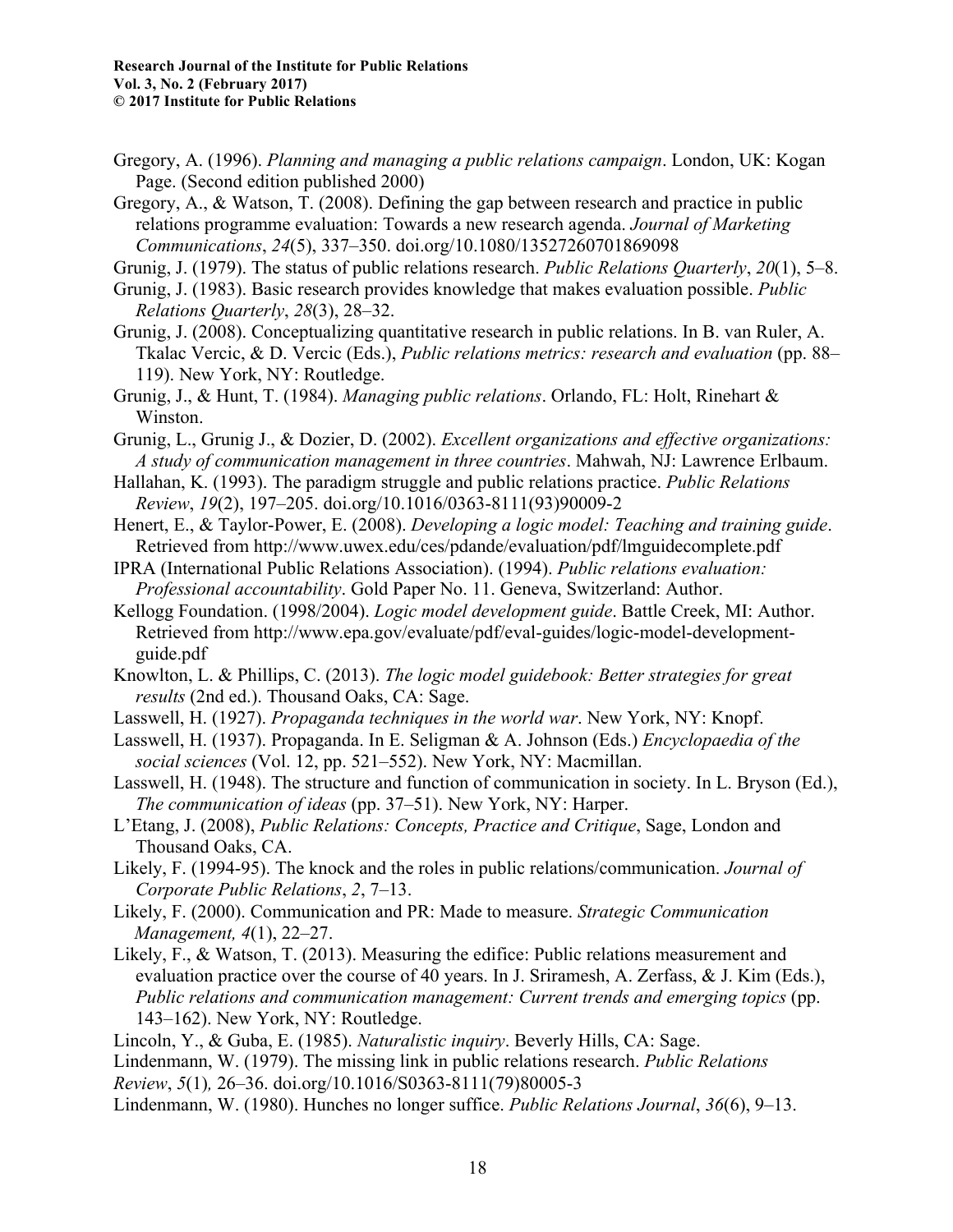- Lindenmann, W. (1990). Research, evaluation and measurement: A national perspective. *Public Relations Review, 16*(2), 3–16. doi: 10.1016/SO363-8111(05)80001-3
- Lindenman, W. (1993). An 'effectiveness yardstick' to measure public relations success. *Public Relations Quarterly, 38*(1), 7–9.
- Lindenmann, W. (1997a). Using research to measure the effectiveness of PR programs. *Quirk's Marketing Research*. Retrieved from http://www.quirks.com/articles/a1997/19970204.aspx
- Lindenmann, W. (1997b). Guidelines and standards for measuring and evaluating PR effectiveness. Gainesville, FL: Institute for Public Relations.
- Lindenmann, W. (1997c). Guidelines and standards for measuring and evaluating PR effectiveness. *PR Pundit*. Retrieved from

http://prpundit.com/pdf/prTools/MeasuringandEvaluatingPREffectiveness.pdf

- Lindenmann, W. (2003). Guidelines for measuring the effectiveness of PR programs and activities. Gainesville, FL: Institute for Public Relations. Retrieved from http://www.instituteforpr.org/wp-content/uploads/2002\_MeasuringPrograms.pdf
- Lindenmann, W. (1998). Only PR outcomes count: That is the real bottom line. *Journal of Communication Management, 3*(1), 66–73. doi.org/10.1108/eb023485
- Lindenmann, W. (2005, February). Putting PR measurement and evaluation in historical perspective. Gainesville, FL: Institute for Public Relations. Retrieved from http://www.instituteforpr.org/wp-content/uploads/PR\_History2005.pdf
- Lipsey, M. (1993). Theory as method: Small theories of treatments. *New Directions for Program Evaluation, 57*, 5–38. doi.org/10.1002/ev.1637
- Macnamara, J. (1992). Evaluation of public relations: The Achilles Heel of the public relations profession. *International Public Relations Review*, *15*(2), 19–25.
- Macnamara, J. (2000). *Jim Macnamara's public relations handbook*. Melbourne, Vic: Information Australia.
- Macnamara, J. (2002a, November). An international perspective on priority issues in public relations. Paper presented to the IPRA World Congress, Cairo, Egypt.
- Macnamara, J. (2002b). Research and evaluation. In C. Tymson & P. Lazar, *The new Australian and New Zealand public relations manual* (21st Century ed., pp. 100–134). Sydney, NSW: Tymson Communications.
- Macnamara, J. (2014, June). Breaking the PR measurement and evaluation deadlock: A new approach and model. Paper presented to the Association for Measurement and Evaluation of Communication International Summit on Measurement, Amsterdam, The Netherlands. Retrieved from http://amecorg.com/downloads/amsterdam2014/Breaking-the-PR-Measurement-Deadlock-A-New-Approach-and-Model-Jim-Macnamara.pdf
- Macnamara, J. (2015). Overcoming the measurement and evaluation deadlock: A new approach and model. *Journal of Communication Management*, *19*(4), 371–387. doi: 10.1108/JCOM-04- 2014-0020
- Macnamara, J., & Watson, T. (2014, July). The rise and fall of IPRA in Australia: 1959 to 2000. *Asia Pacific Public Relations Journal, 15*(1), 23 – 36. Retrieved from https://ojs.deakin.edu.au/index.php/apprj/index
- Maréchal, G. (2010) Autoethnography. In A. Mills, G. Durepos, & E. Wiebe (Eds.), *Encyclopedia of case study research* (Vol 2, pp. 43–45). Thousand Oaks, CA: Sage.
- Michaelson, D., & Stacks, D. (2011). Standardization in public relations measurement and evaluation. *Public Relations Journal*, *5*(2), 1–22.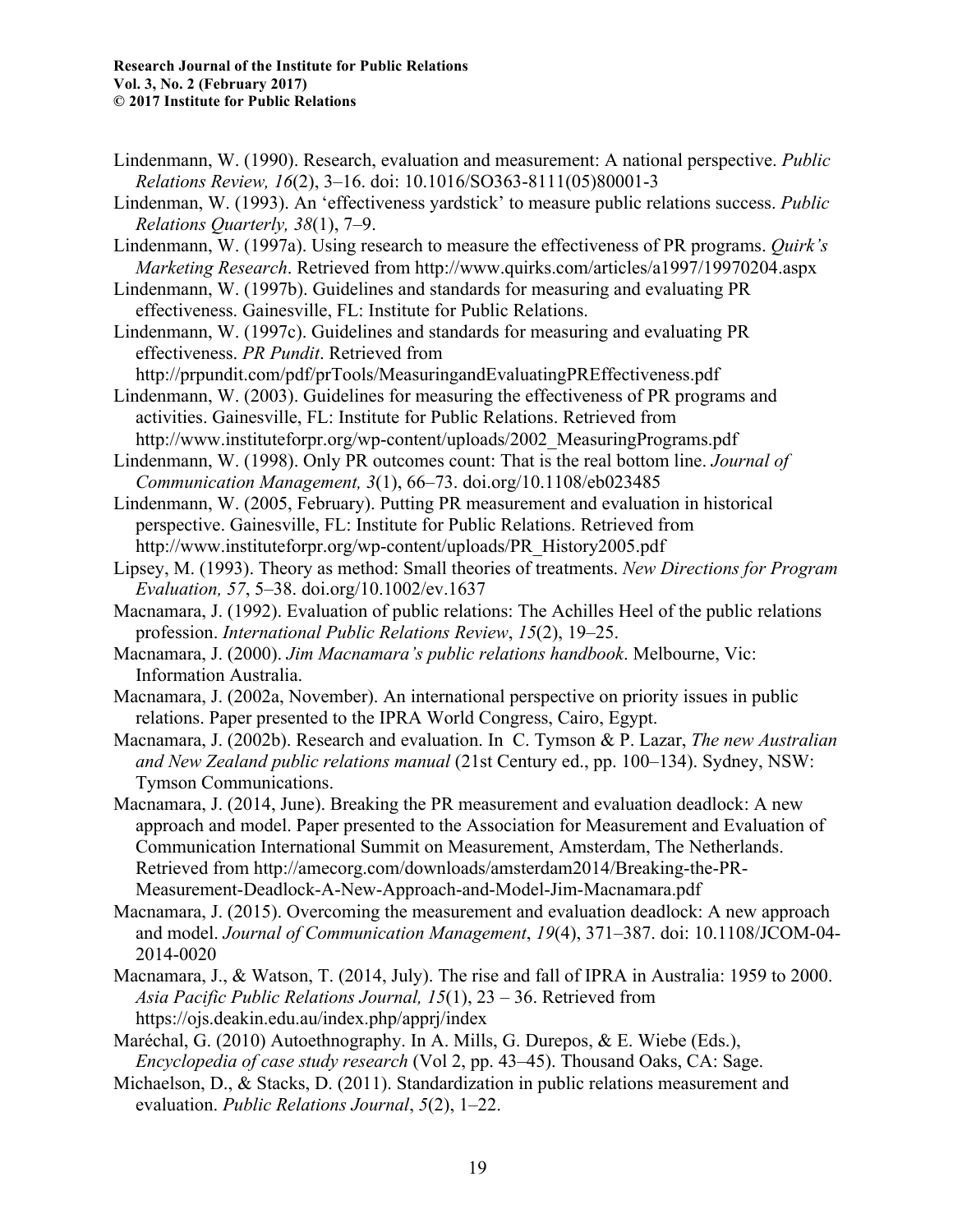- Moll, M. (2012). *The quintessence of intercultural business communication*. Berlin, Heidelberg, Germany: Springer.
- Noble, P., & Watson, T. (1999). Applying a unified public relations evaluation model in a European context. Paper presented to Transnational Communication in Europe: Practice and Research International Congress, Berlin.
- Pavlik, J. (1987), *Public relations: What research tells us*. Newbury Park, CA: Sage.
- PCI (Practical Concepts, Inc.). (1971). *The logical framework.* Approach and training materials developed for U.S. Agency for International Development. Washington. D.C. [Unpublished manuscript].
- PCI (Practical Concepts, Inc.). (1979). *The logical framework. A manager's guide to a scientific approach to design & evaluation.* Washington, DC. Retrieved from http://pdf.usaid.gov/pdf\_docs/pnabn963.pdf
- Rossi, P., Lipsey, M., & Freeman, H. (2004). *Evaluation: A systematic approach* (7th ed.). Thousand Oaks, CA: Sage.

Schramm, W. (1954). How communication works. In W. Schramm (Ed.), *The process and effects of communication* (pp. 3–26). Urbana, IL: University of Illinois Press.

- Shenton, A. (2004). Strategies for ensuring trustworthiness in qualitative research projects. *Education for Information*, *22*(2), 63–75.
- Silverman, D. (2000). *Doing qualitative research: A practical handbook*. London, UK: Sage.
- Suchman, E. (1967). *Evaluative research: Principles and practice in public service and social action programs.* New York, NY: Russell Sage Foundation.
- Taylor-Power, E., & Henert, E. (2008). *Developing a logic model: Teaching and training guide*. Retrieved from http://www.uwex.edu/ces/pdande/evaluation/pdf/lmguidecomplete.pdf
- Tedlock, B. (2008). The observation of participation and the emergence of public ethnography. In N. Denzin & Y. Lincoln (Eds.) *Strategies of qualitative inquiry* (3rd ed., pp. 151–171). Thousand Oaks, CA: Sage.
- Walker, G. (1992). Communicating public relations research. Unpublished paper presented to a research conference at the University of Technology Sydney, Australia.
- Walker, G. (1994). Communicating public relations research, *Journal of Public Relations Research*, *6* (3), 145.
- Watson, T. (1996). New models for evaluating public relations practice. In B. Baerns & J. Klewes (Eds.), *Jahrbuch public relations* (pp. 50–62). Dusseldorf, Germany: Econ Verlag.
- Watson, T. (2012). The evolution of public relations measurement and evaluation. *Public Relations Review*, *38*(3), 390–398.
- Watson, T., & Noble, P. (2007). *Evaluating public relations: A best practice guide to public relations planning, research and evaluation* (2nd ed.). London, UK: Kogan Page.
- Watson, T., & Noble, P. (2014). *Evaluating Public Relations: A best practice guide to public relations planning, research and evaluation* (3<sup>rd</sup> ed.). London, UK: Kogan Page.
- Weiss, C. (1972). *Evaluative research: Methods of assessing program effectiveness*. Englewood Cliffs, NJ: Prentice Hall.
- Wholey, J. (1970). *Federal evaluation policy*. Washington, DC: Urban Institute Press.
- Wholey, J. (1979). *Evaluation: Promise and performance*. Washington, DC: Urban Institute Press.
- Wholey, J. (1983). *Evaluation and effective public management*. Boston, MA: Little Brown & Co.